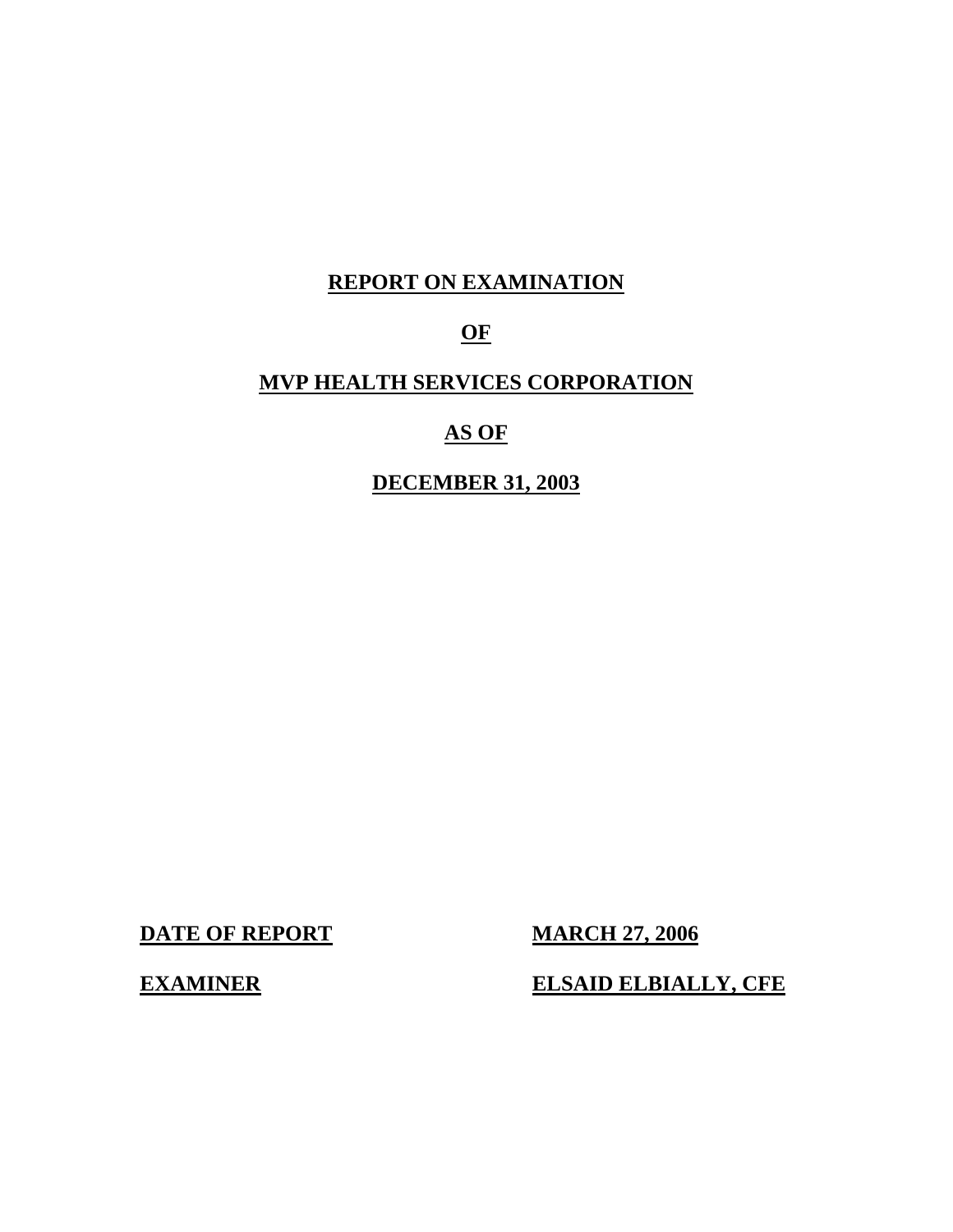# TABLE OF CONTENTS

#### ITEM NO. PAGE NO.

| 1. | Scope of examination                           | $\overline{2}$ |
|----|------------------------------------------------|----------------|
| 2. | Executive summary                              | 3              |
| 3. | Description of the plan                        | $\overline{4}$ |
|    | A.<br>Management and control                   | 4              |
|    | <b>B.</b><br>Territory and plan of operation   | 9              |
|    | $\mathcal{C}$ .<br>Reinsurance                 | 10             |
|    | D.<br>Holding company system                   | 11             |
|    | Ε.<br>Significant operating ratios             | 16             |
|    | Allocation of expenses<br>F.                   | 17             |
|    | G.<br>Cash                                     | 18             |
|    | H.<br>Uncollected premiums                     | 18             |
| 4. | <b>Financial statements</b>                    | 20             |
|    | A <sub>1</sub><br><b>Balance</b> sheet         | 20             |
|    | <b>B.</b><br>Statement of revenue and expenses | 21             |
|    | C.<br>Capital and surplus account              | 22             |
| 5. | Claims unpaid                                  | 22             |
| 6. | Market conduct                                 | 23             |
| 7. | Fraud prevention and detection                 | 27             |
| 8. | Compliance with prior reports on examination   | 28             |
| 9. | Summary of comments and recommendations        | 32             |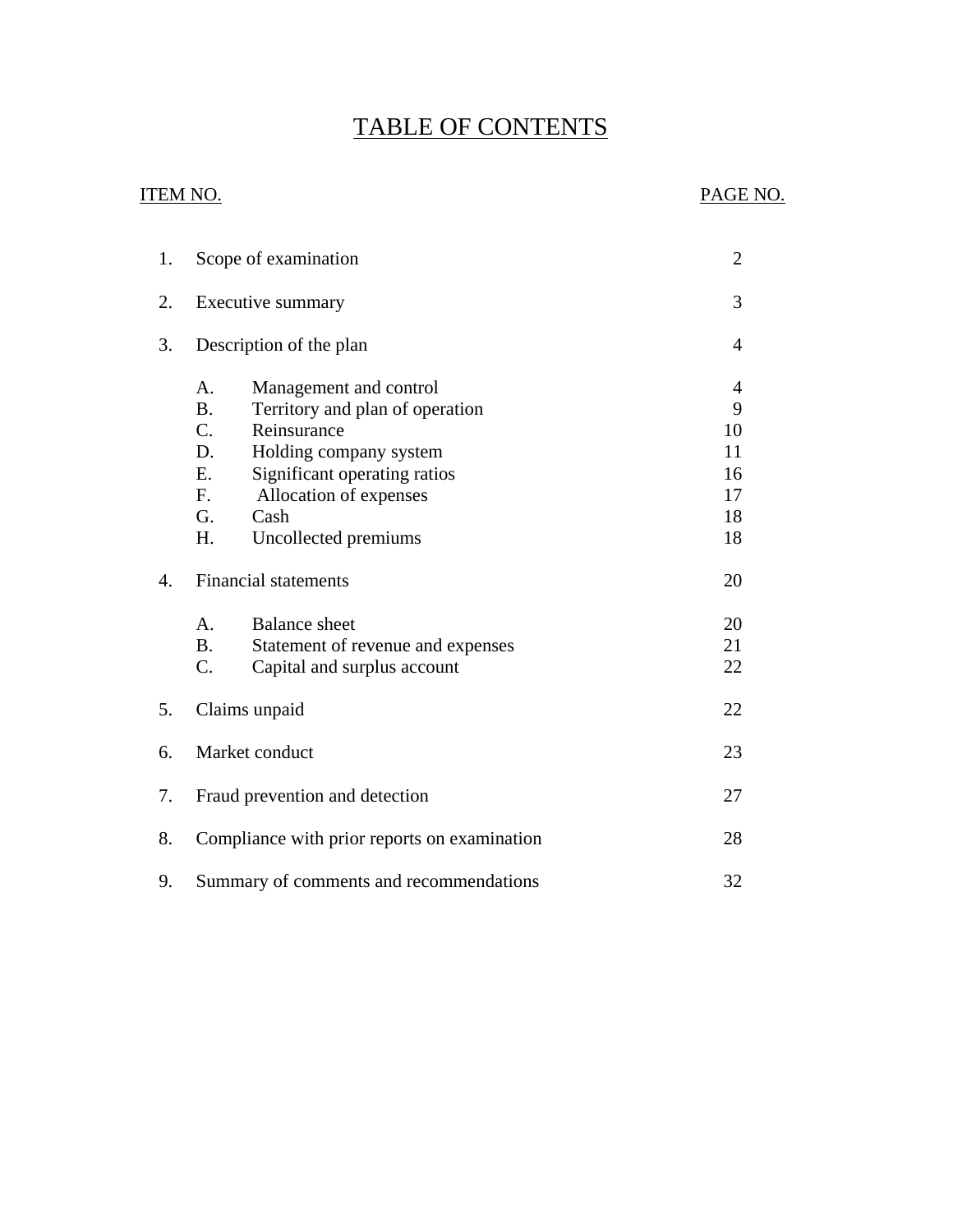

#### STATE OF NEW YORK INSURANCE DEPARTMENT 25 BEAVER STREET NEW YORK, NY 10004

Governor George E. Pataki Governor Howard Mills

**Superintendent** 

March 27, 2006

Honorable Howard Mills Superintendent of Insurance Albany, New York 12257

Sir:

Pursuant to the requirements of the New York Insurance Law, and in accordance with the instructions contained in Appointment Number 22143 dated January 30, 2004, attached hereto, I have made an examination into the condition and affairs of MVP Health Services Corporation (MVPHSC), a not-for-profit corporation licensed pursuant to Article 43 of the New York Insurance law. The following report is respectfully submitted.

The examination was conducted at the Plan's home office located at 625 State Street, Schenectady, New York.

Whenever the designations "the Plan" or "MVPHSC" appears herein without qualification, they should be understood to indicate the MVP Health Services Corporation.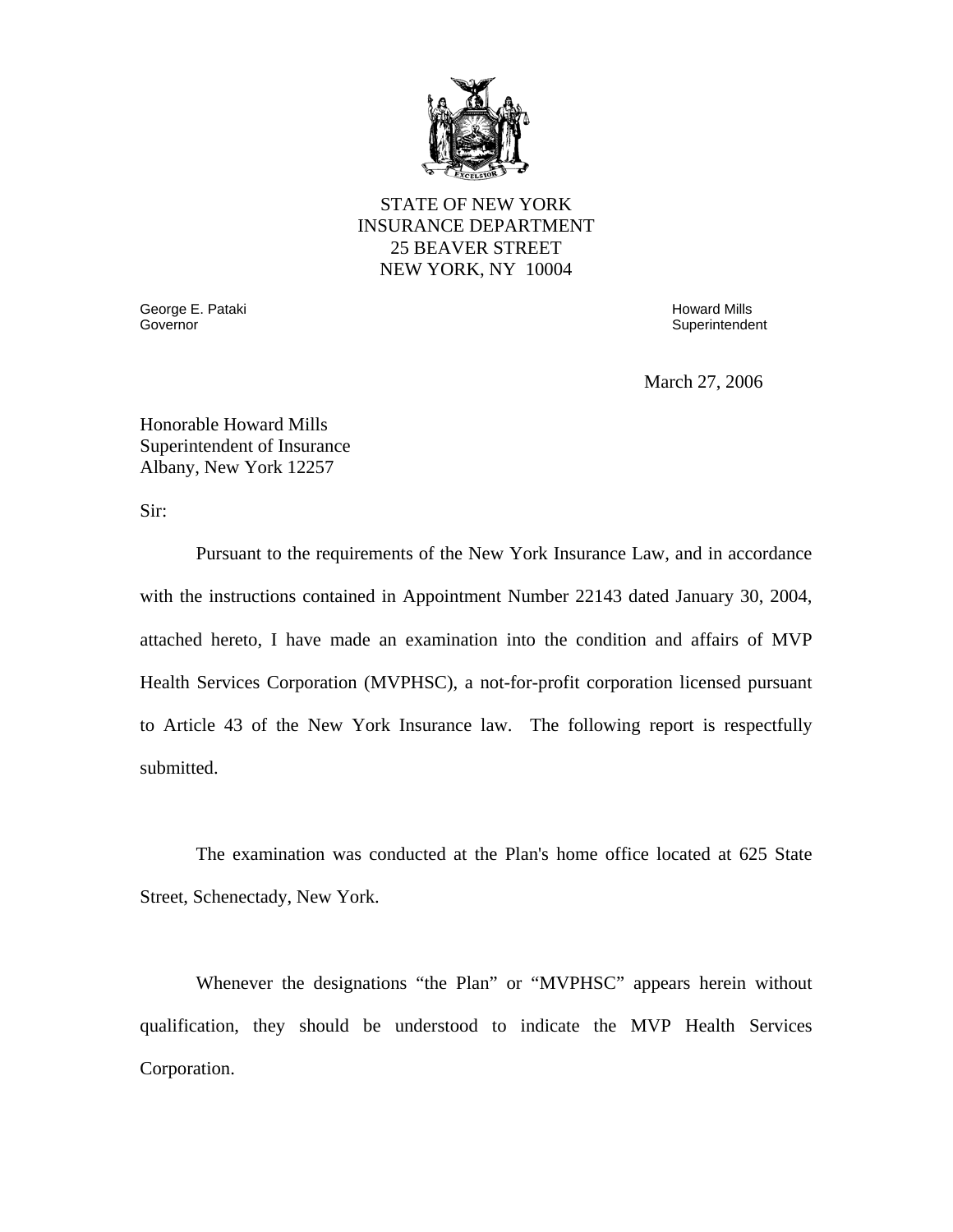#### 1. SCOPE OF EXAMINATION

<span id="page-3-0"></span> examination covers the period from January 1, 2000 through December 31, 2003. The previous examination was conducted as of December 31, 1999. This Transactions occurring subsequent to this period were reviewed where deemed appropriate by the examiner.

The examination comprised a verification of assets and liabilities as of December 31, 2003, in accordance with statutory accounting principles, as adopted by the Department, a review of income and disbursements deemed necessary to accomplish such verification, and utilized, to the extent considered appropriate, work performed by the Plan's independent certified public accountants. A review or audit was made of the following items as called for in the Examiners Handbook of the National Association of Insurance Commissioners (NAIC):

> History of the Plan Management of the Plan Corporate records Fidelity bonds and other insurance Officers' and employees' welfare and pension funds Territory and plan of operations Growth of the Plan Accounts and records Loss experience Treatment of subscribers

A review was also made to ascertain what action was taken by the Plan with regard to comments and recommendations contained in the prior report on examination.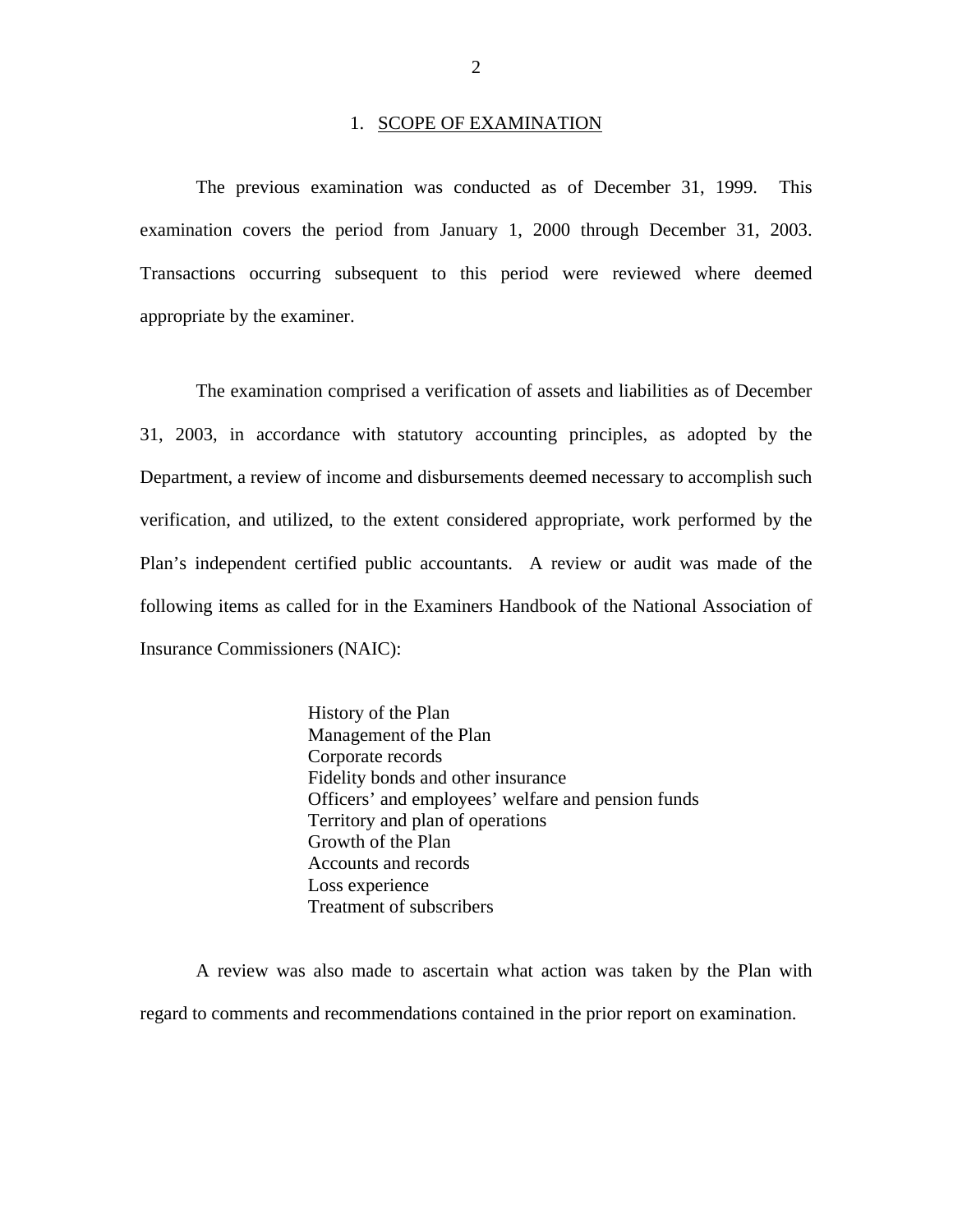<span id="page-4-0"></span>This report on examination is confined to financial statements and comments on those matters which involve departures from laws, regulations or rules, or which are deemed to require explanation or description.

#### 2. EXECUTIVE SUMMARY

The result of this examination revealed certain operational deficiencies that impacted the Plan's compliance with New York Insurance Law and Regulations. Significant findings relative to this examination are as follows:

- The Plan failed to comply with the requirements of Section 4301 (k)(1)(A)&(B) of the New York Insurance Law with regard to the composition of its Board of Directors.
- The Plan failed to adhere to the requirements of its by-laws with regard to holding its membership annual meeting, board of directors' annual meeting and establishment of an executive committee. Include a sentence on failure to maintain records of specified meetings.
- The Plan failed to submit its administrative service agreement with its affiliate, MVP Service Corporation, to the New York Insurance Department.
- The Plan understated claims adjustment expenses and its reserve for unpaid claims adjustment expenses, by failing to allocate administrative costs properly within expense categories on the Underwriting and Investment Exhibit, "Part 3- Analysis of Expense" schedule of the Plan's annual statement.
- The Plan failed to adhere to the requirements of Statement of Statutory Accounting Principles (SSAP) No. 6 with regard to the reporting of its uncollected premium on various schedules of its 2003 annual statement.

The examination findings are described in greater detail in the remainder of this report.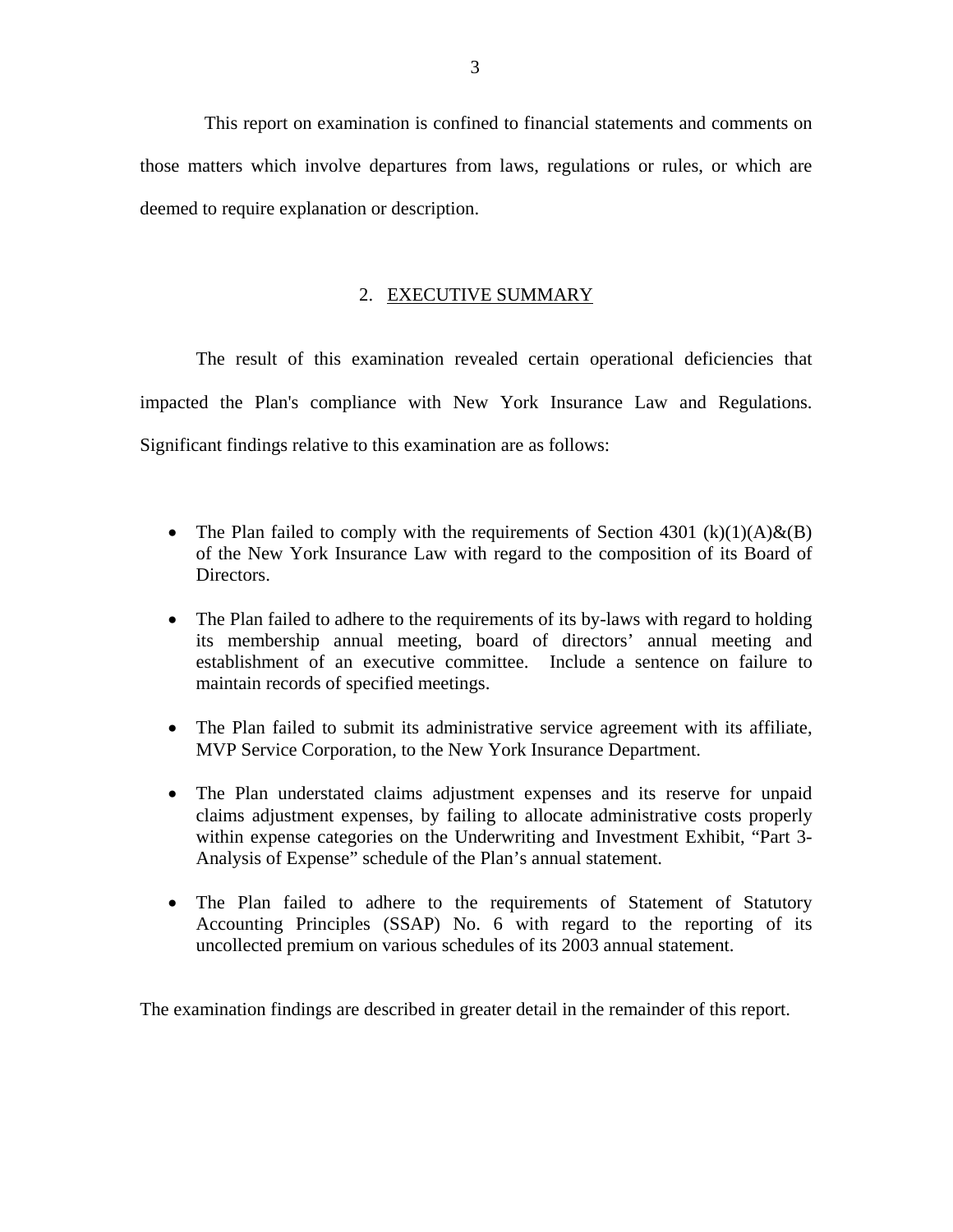#### 3. DESCRIPTION OF THE PLAN

<span id="page-5-0"></span>MVP Health Services Corporation was incorporated on October 8, 1992 and filed its Certificate of Incorporation with the New York Department of State on October 16, 1992.

The Plan was incorporated under Section 402 of the Not-for-Profit Corporation Law and licensed under Article 43 of the New York Insurance Law as a not-for-profit health services corporation. The Plan provides health insurance to indemnify subscribers for the cost of hospital and medical services provided to them.

The Plan is a type D corporation as defined in Section 201 of the Not-for-Profit Corporation Law. Its sole member is MVP Health Plan, Inc., a not-for-profit corporation operating as a health maintenance organization (HMO) as defined in Article 44 of the New York Public Health Law.

#### A. Management and Control

Pursuant to the Plan's charter and by-laws, management of the Plan is vested in a board of directors consists of not less than three nor more than nineteen directors. As of the examination date, the board of directors was comprised of nine members.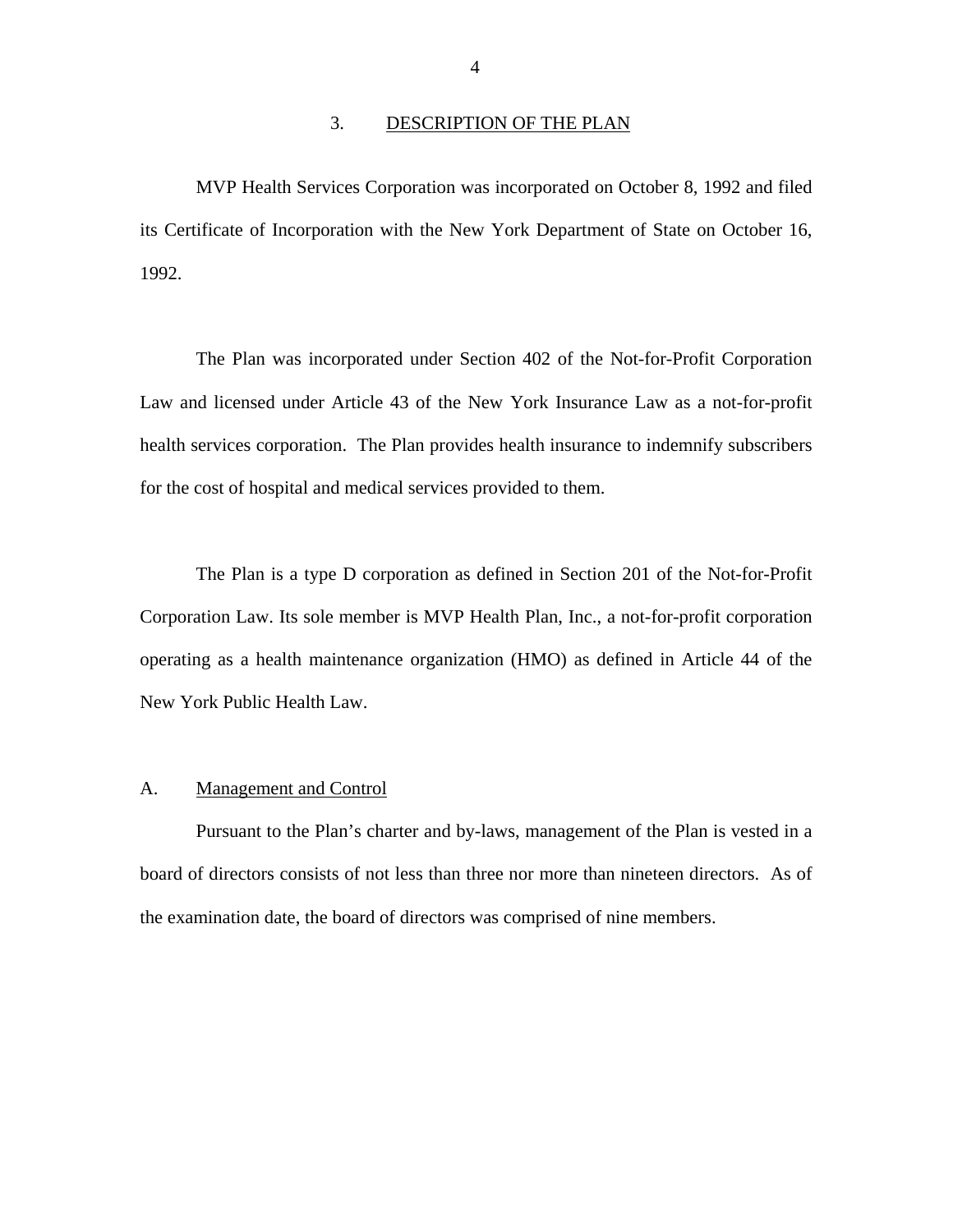The members of the Plan's board of directors as of December 31, 2003, were as follows:

Name and Residence

Provider Representative

Herschel Lessin, M.D. Poughkeepsie, New York

Community Representatives

Karen B. Johnson Schenectady, New York

 Jon Rich Alplaus, New York

Subscriber Representatives

Samuel Larry Feldman, CLU Latham, New York

Murray M. Jaros, Esq. Albany, New York

Leland C.Tupper Schenectady, New York

Mary Cosgrove Militano, Esq. Scotia, New York

 David W. Oliker Schenectady, New York Principal Business Affiliation

 Vice President, Hudson Valley Pediatric Group, PC

 Director of Development, Proctor's Theatre

Retired

 President, CFK Life Plans, Inc.

 Of Towns Attorney, New York State Association Treasurer, MVP Health Services, Inc.

Attorney

 President, MVP Health Plan, Inc.

The minutes of all meetings of the board of directors' and committees thereof held during the examination period were reviewed. All meetings were well attended.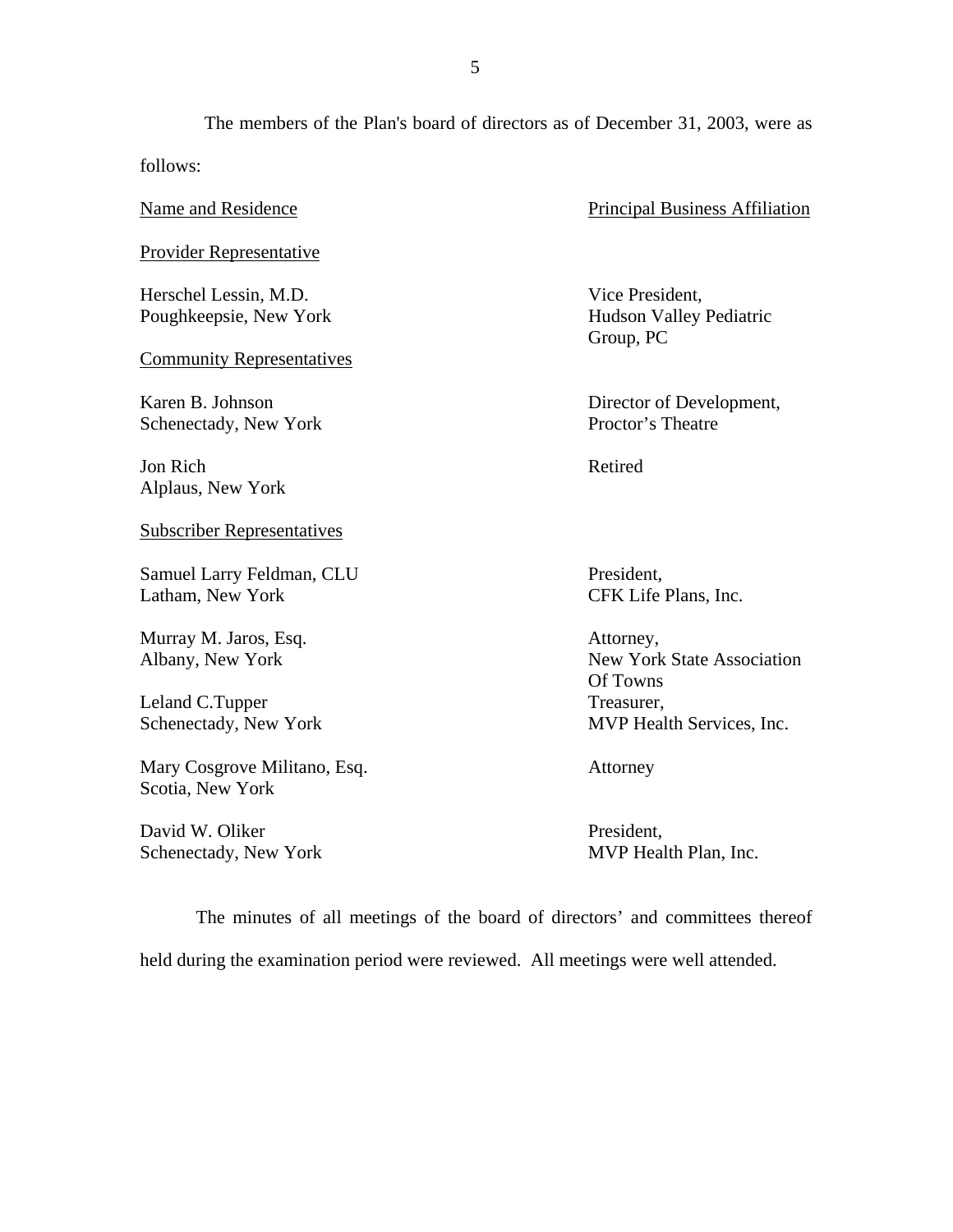The following was noted:

#### (a) Composition of the Board of Directors

Sections  $4301(k)(1)$  A and  $4301(k)(1)$  B of the New York Insurance Law

States, in part,

"…Of the directors not included in the classifications set forth in the preceding sentences, (A) one-half in number, as nearly as possible, shall be persons covered under a contract or contracts issued by such health service, hospital service or medical expense indemnity corporation, and who are generally representative of broad segments of such covered persons, and (B) one-half in number, as nearly as possible, shall be persons whose background and experience indicate that they are qualified to act in the broad public interest, whether or not they are persons covered under contract or contracts issued by such health service, hospital service or medical expense indemnity corporation…"

A review of the membership of the Board of Directors of MVP Health Services Corporation was conducted during the four years period under this examination. This review revealed that the composition of the Board of Directors did not comply with the requirements of Section 4301 (k)(1) (A) and (B) of the New York Insurance Law.

It is recommended that the MVPHSC change the composition of its Board of Directors to comply with Section 4301 (k)(1)(A) and (B) of the New York Insurance Law.

#### (b) Membership Meetings

Article II Section 2.02 of the by-laws of MVP Health Services Corporation states, in part,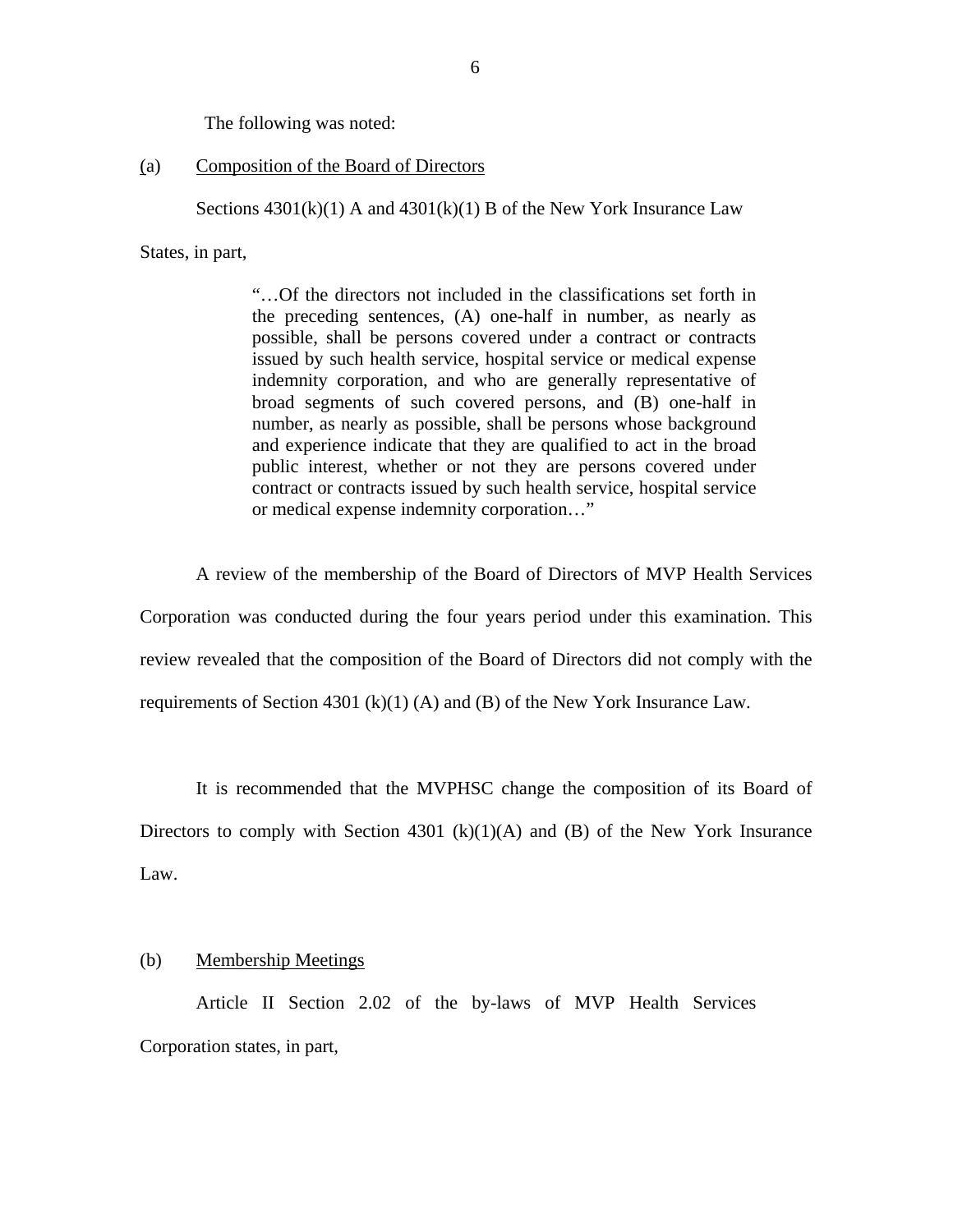"… The annual meeting of the membership of the Corporation for the election of Directors and for the transaction of any other business which may be properly brought before the meeting shall be held on the first Monday in the month of November, unless otherwise ordered by the Board of Directors. The annual meeting shall be held at such time and places as the Board or Directors shall fix…"

Article II Section 2.06 of the by-laws of MVPHSC states, in part,

"… Minutes shall be maintained of meetings of the membership and shall be signed by the secretary of the Corporation or the secretary's designee and retained by the Corporation as a permanent record…"

MVPHSC failed to hold the annual meeting of the membership as required by

Article II Section 2.02 of its by-laws.

It is recommended that MVPHSC membership hold annual meetings as required

by Article II Section 2.02 of its by-laws.

In addition, it is recommended that MVPHSC maintain all minutes of its membership meetings, signed by the Secretary of the Corporation or the Secretary's designee and retained by the Corporation as a permanent record, as required by Section 2.06 of the Plan's by-laws.

#### (c) Board of Directors Meetings

Article III Section 3.06 of the by-laws of MVPHSC, states, in part,

"… (a) The annual meeting of the Board of Directors shall be held on the second Monday of December of each year, unless otherwise specified by resolution of the Board of Directors.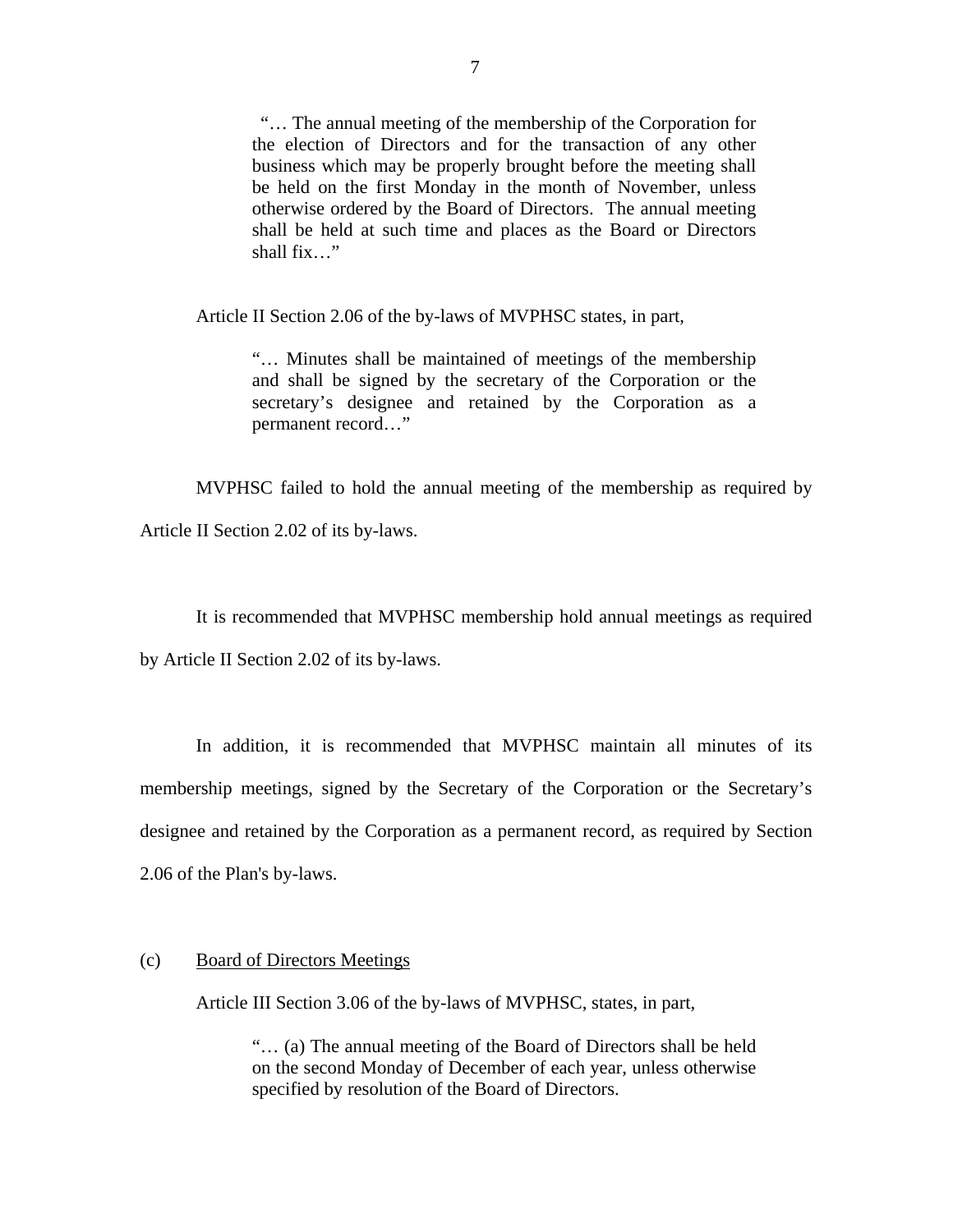(b) Regular meetings of the Board of Directors shall be held at such times and places as may be designated by resolution of the Board of Directors, but shall be held at least once every calendar quarter…"

A review of the minutes of the Board of Directors revealed that the Board did not meet in 2002 and 2003.

It is recommended that the Board of Directors of MVPHSC hold an annual meeting and at least one regular meeting every calendar quarter as required by Article III Section 3.06 (a) and (b) of its by-laws.

#### (d) Committees

Section  $4301(k)(1)(D)$  of New York Insurance Law states, in part,

"…Each such health service, hospital service or medical expense indemnity corporation shall have an executive committee the members of which shall be composed, as nearly as possible, of representatives of any member hospitals or corporation, persons covered under its contract and the general public in the same proportions as the membership of the board of directors…"

Article VI Section 6.01 of the by-laws of MVPHSC states, in part,

"… The Board of Directors shall appoint from among its members an Executive Committee and such other standing committees as may from time to time be authorized by the Board of Directors. Standing committees must consist of three or more directors…"

The minutes of the Executive Committee were requested by the examiner; however, MVPHSC was not able to provide said minutes.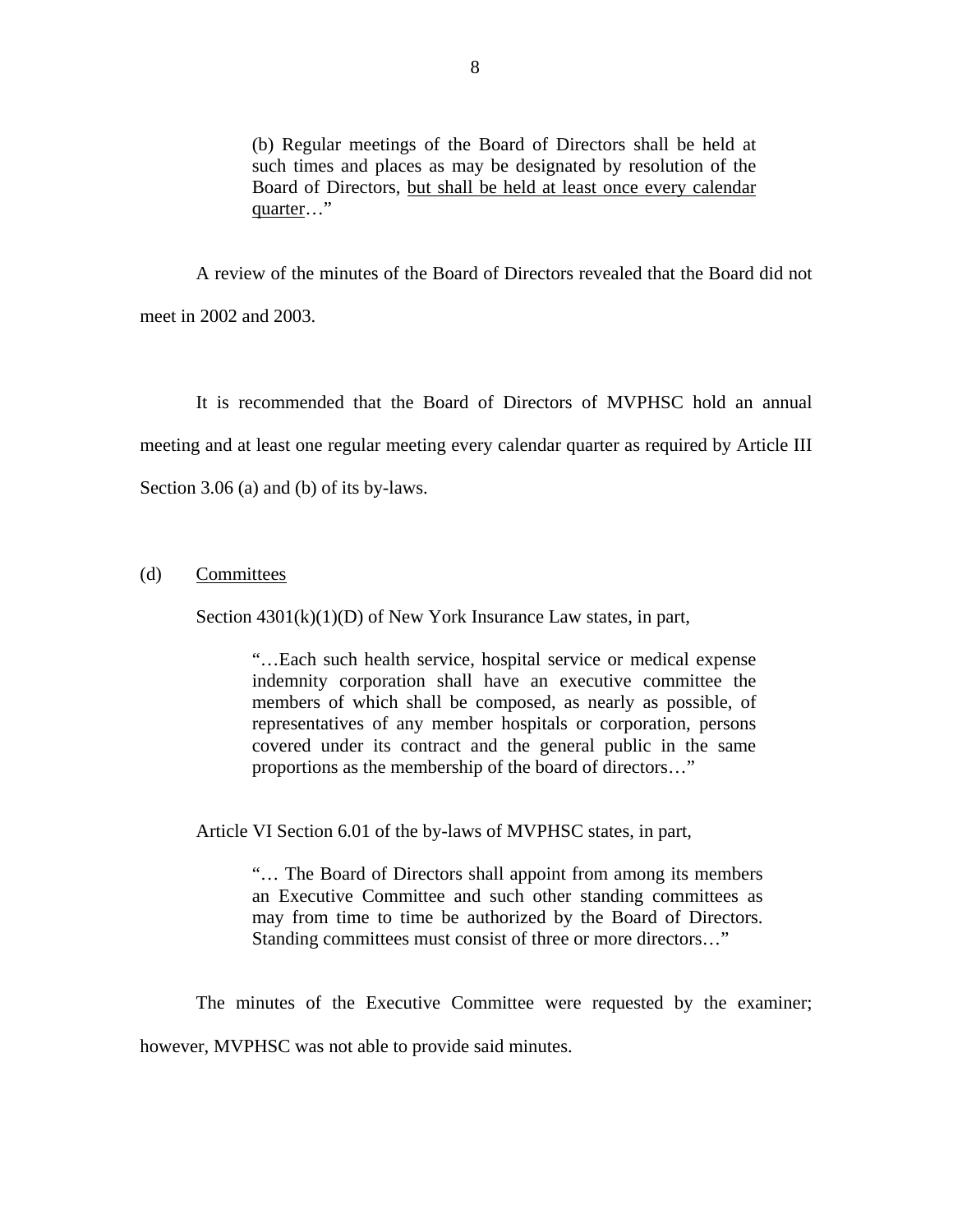<span id="page-10-0"></span>It is recommended that MVPHSC establish an Executive Committee, and such other standing or special committees as may from time to time be authorized by the Board of Directors, pursuant to Section  $4301(k)(1)(D)$  of the New York Insurance Law and Article VI Section 6.01 of the Plan's by-laws.

The principal officers of the Plan, as of December 31, 2003, were as follows:

| Name                  | Title     |
|-----------------------|-----------|
| David W. Oliker       | President |
| Murray M. Jaros, Esq. | Secretary |
| Leland C. Tupper      | Treasurer |

#### B. Territory and Plan of Operation

The Plan is licensed to do business as a not-for-profit health service corporation within the State of New York pursuant to Article 43 of the New York Insurance Law. During the examination period the Plan provided Point of Service (POS) health insurance contracts until the creation of its affiliate MVP Health Insurance Company (MVPHIC) in 2001. All POS business was transferred to MVPHIC, and since then the Plan writes only stand-alone indemnity dental insurance.

As of December 31, 2003, the Plan had an enrollment of 9,077 subscribers with 17,111 members.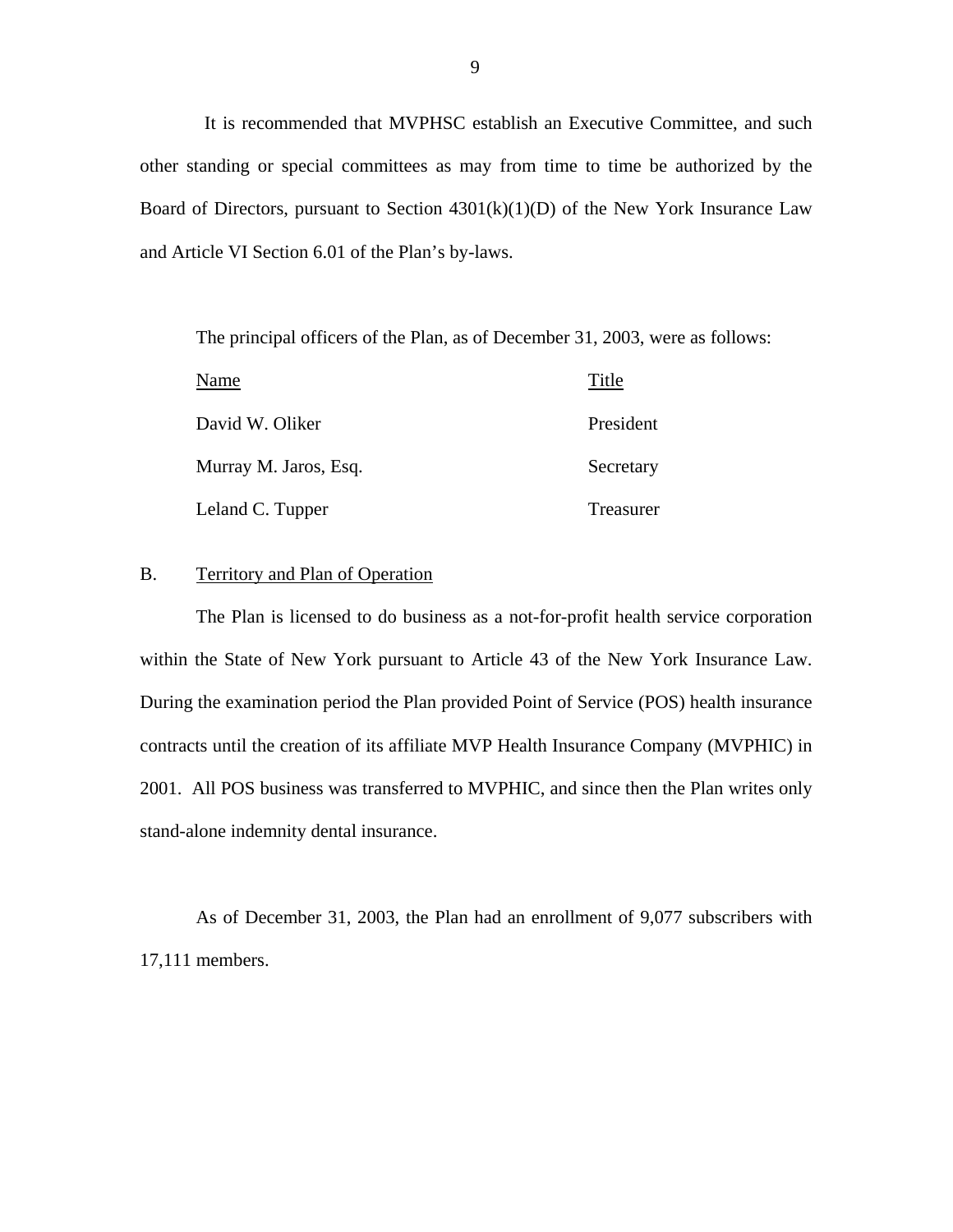<span id="page-11-0"></span>During the examination period, MVPHSC solicited business as a direct writer utilizing their own in-house licensed agents. MVPHSC also dealt with licensed brokers, for the production of business.

# C. Reinsurance

The plan did not assume or cede any reinsurance during the four year period covered by this examination.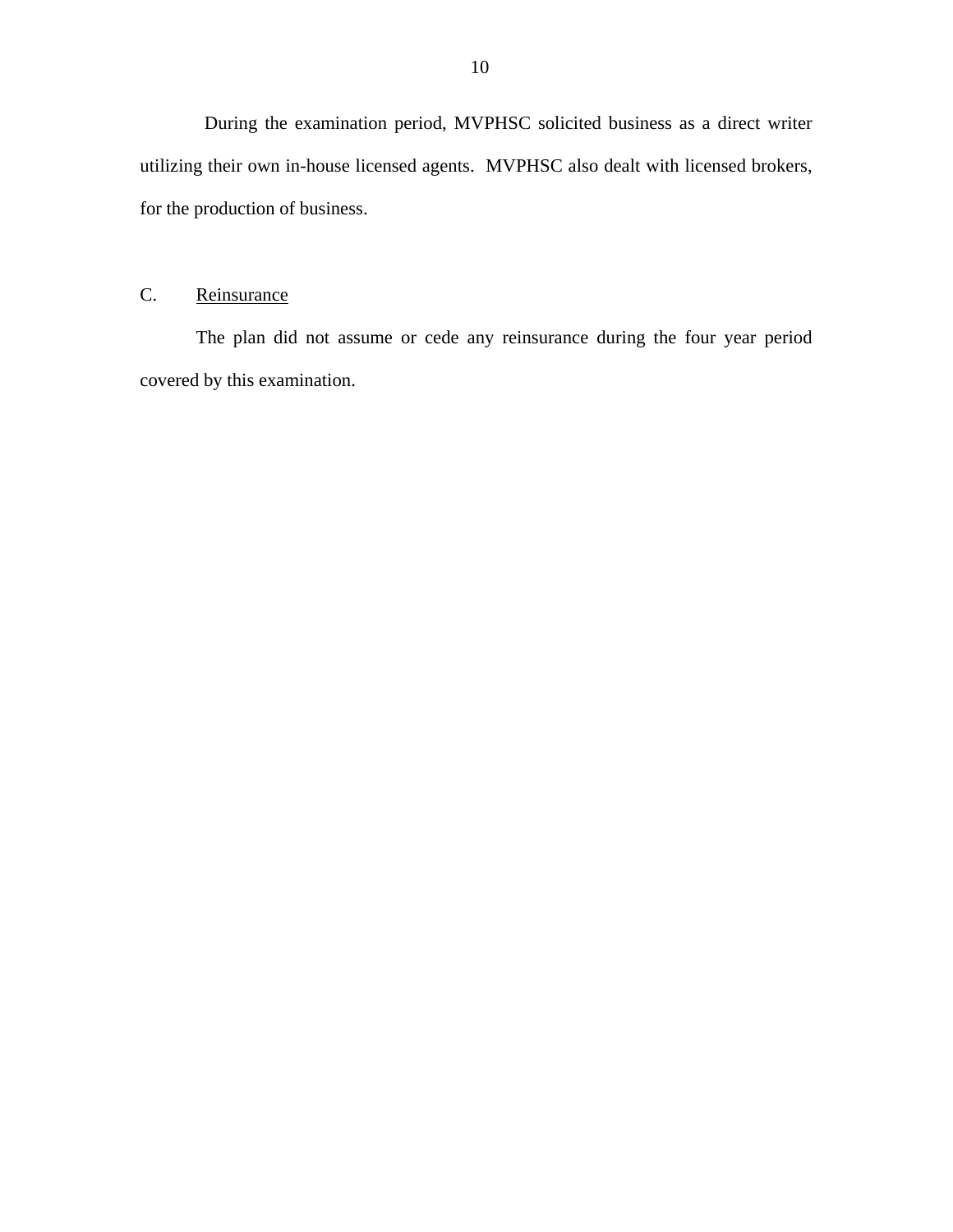#### D. Holding company system

The following chart depicts the Plan in relationship to its affiliates within the holding company system. The percentages included in the chart indicate percentage of ownership.



The Plan has no employees. Therefore, it entered into an administrative service agreement with its affiliate, MVP Service Corporation. (MVPSC) on May 5, 1993. Pursuant to the agreement various services are provided to MVPHSC by MVPSC, including, but not limited to financial, legal, internal operations, management information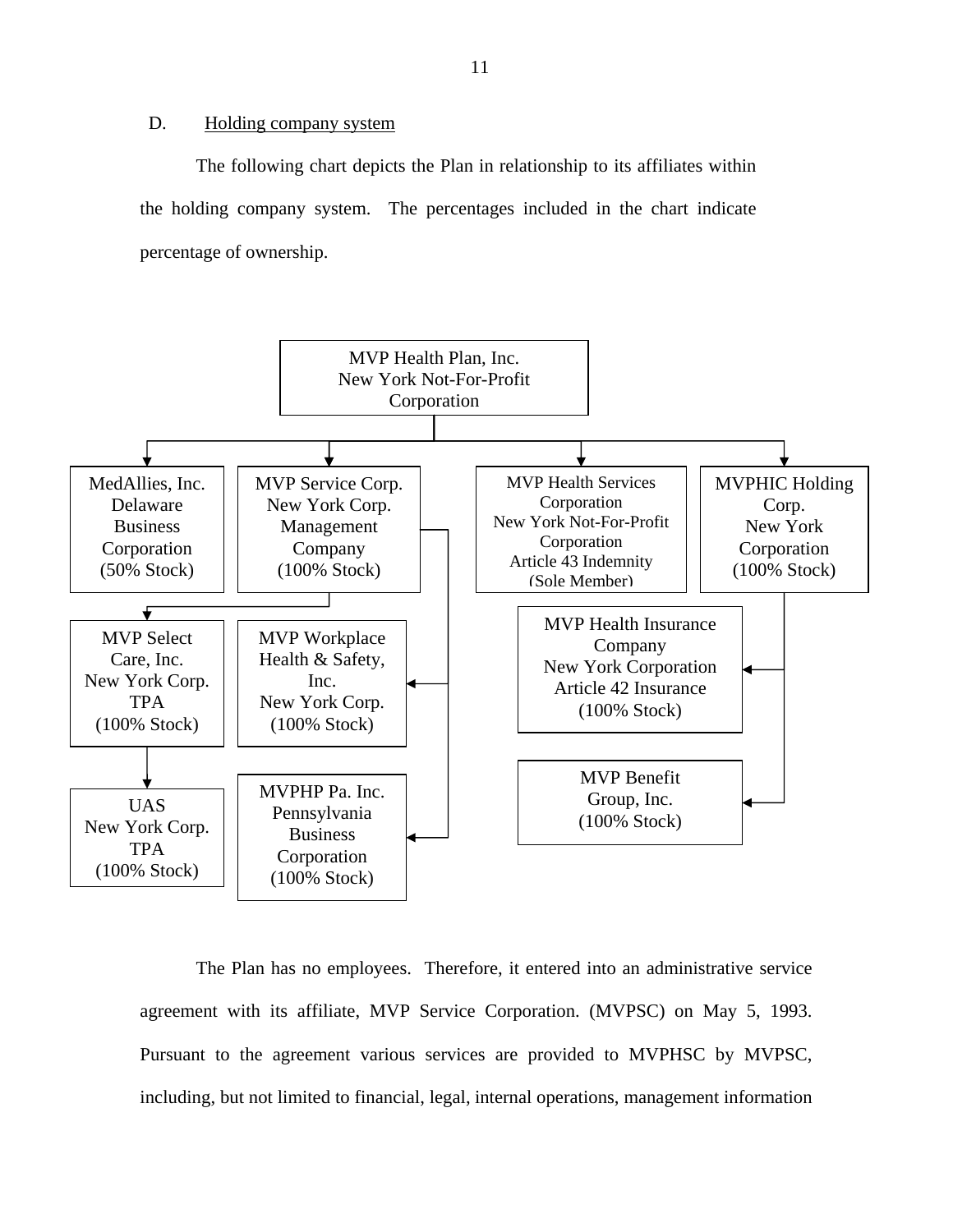systems, marketing, consultation, utilization review services, claims administration, developing, revising and refining new health care service products, systems, policies and overall administration.

The Plan failed to notify the superintendent, 30 days prior to the effective date of its administrative service agreement with MVPSC as required by Section 1505(d)(3) of the New York State Insurance Law.

It is recommended that the administrative service agreement between the Plan and MVPSC be submitted to the Superintendent of Insurance for review as required by Section 1505(d)(3) of the New York State Insurance Law.

#### MVP Health Plan, Inc.

MVP Health Plan Inc. (MVPHP), the Plan's ultimate parent, was incorporated on July 30, 1982, pursuant to Section 402 of the Not-for-Profit Corporation Law. MVPHP is a Type B Corporation under Section 201 of the Not-for-Profit Corporation Law. MVPHP was licensed as a Health Maintenance Organization (HMO) pursuant to Article 44 of the Public Health Law of the State of New York and obtained its certificate of authority to operate as an individual practice association (IPA) model HMO effective June 1, 1983.

#### MedAllies, Inc.

MedAllies, Inc. was incorporated on February 2, 2001 as a Delaware Business Corporation. It is a joint venture with Taconic IPA. MVP Health Plan, Inc. owns 50% of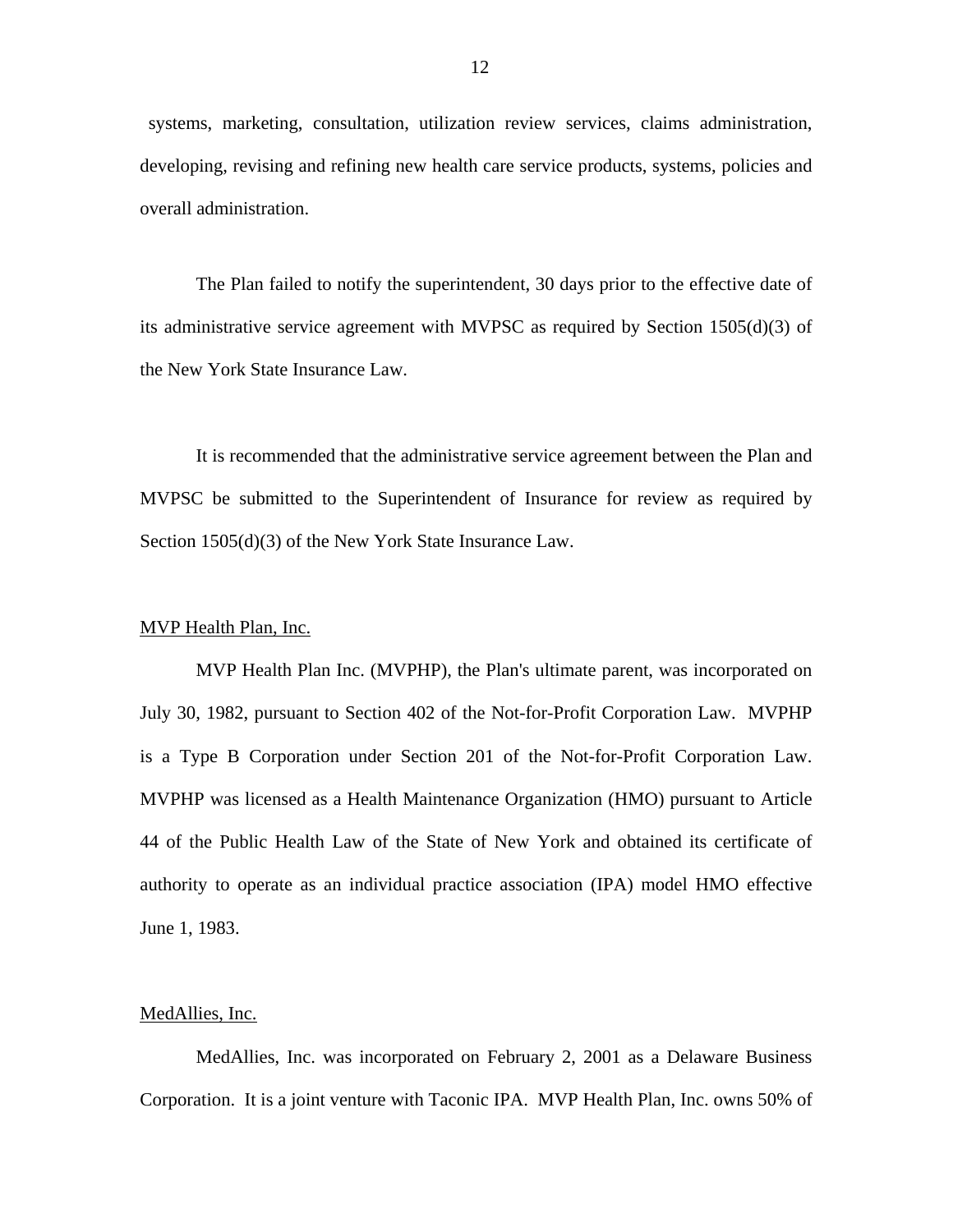the stock of MedAllies, Inc. The purpose of the joint venture was to integrate clinical labs and payors to improve care by providers. This is a start-up company that has not earned any profit yet.

#### MVP Service Corporation

MVP Service Corporation (MVPSC) was incorporated in 1990, as a New York corporation that performs management services for the corporations affiliated with it (the Plan, MVPHP, MVPHICHC, MVPHIC, and MVP Select Care). MVP Health Plan, Inc. owns 100% of the stock of MVPSC.

MVP Service Corporation also holds 100% of the stock of MVP Select Care, Inc., a New York corporation that is a third party administrator (TPA); 100% of the stock of MVPHP Pa, Inc., a Pennsylvania business corporation (incorporated May 1, 1996); and 100% of the stock of MVP Workplace Health & Safety, Inc., a New York corporation (incorporated August 4, 1994 as MVP Corporatecare, Inc.; renamed on September 13, 1996 to MVP Workplace Health and Safety, Inc.).

In addition, MVP Service Corporation owns 50% of Comprehensive Health Solutions, Inc. (CHS) and CHS Pharmacy, Inc. (CHS Rx). These entities are accounted for on MVP Health Plan, Inc.'s balance sheet by the equity method. CHS was formed to provide management services for an ambulatory infusion center. CHS Rx was formed to provide pharmaceutical supplies to the ambulatory infusion center.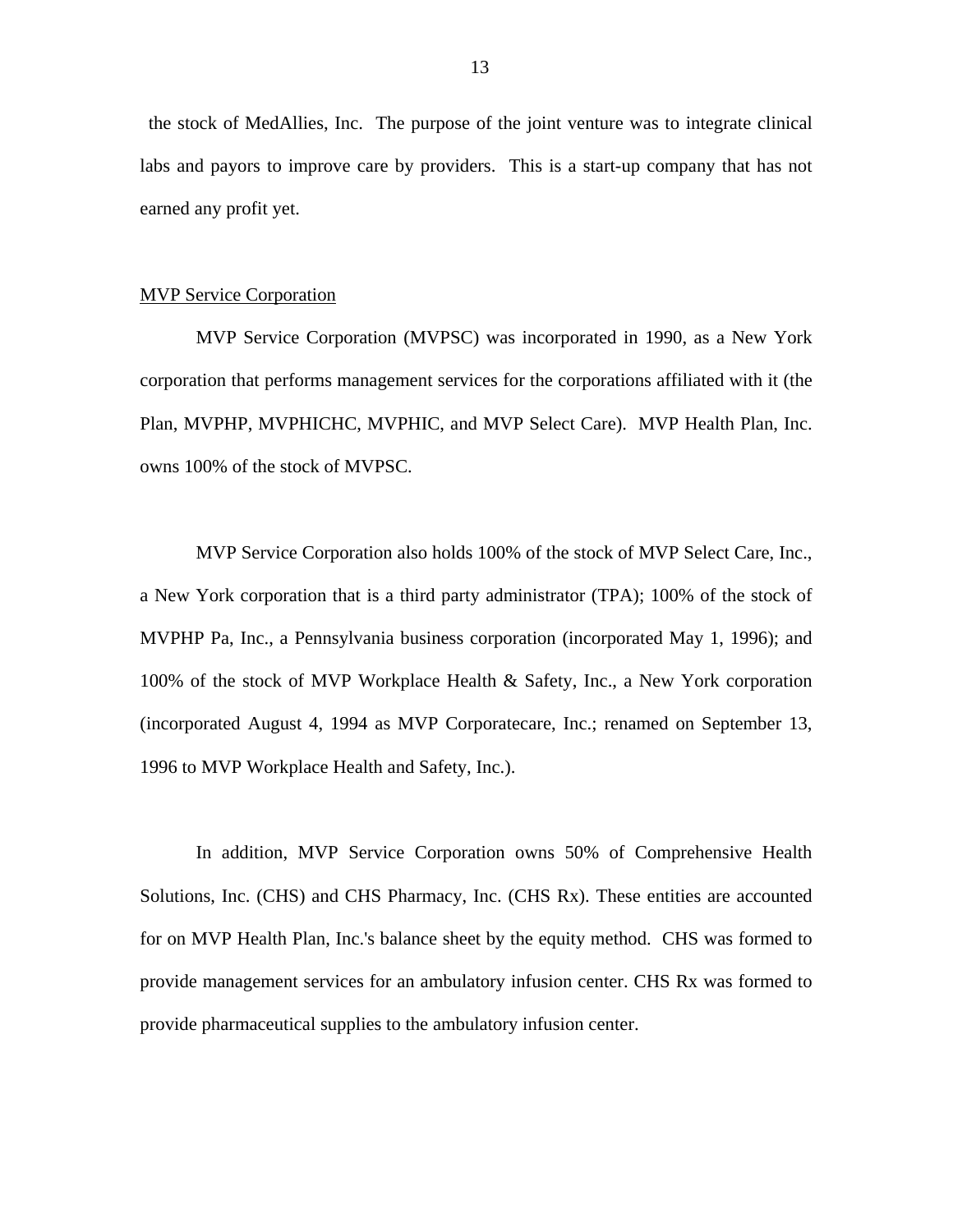MVP Select Care, Inc.

MVP Select Care, Inc. (Select Care) is a for-profit New York corporation whollyowned by MVP Service Corporation. Select Care was incorporated in 1987 to provide administrative services to companies that self insure health care benefits.

MVP Select Care, Inc. owns 100% of Upstate Administrative Services (UAS) a New York corporation licensed as a TPA. UAS business was fully integrated into Select Care to achieve administrative service efficiencies.

On November 16, 1992, Select Care entered into an administrative service agreement with MVPSC whereby MVPSC provides for all the day-to-day operations of Select Care.

#### MVP Workplace Health & Safety, Inc.

MVP Workplace Health & Safety, Inc. (MVPWHS) is a for-profit corporation wholly-owned by MVPSC. MVPWHS was incorporated in 1994 to provide occupational health services. It is in the process of being dissolved.

#### MVPHP Pa, Inc.

MVPHP Pa, Inc. was formed to hold stock of insurance companies/HMOs to be licensed in the Commonwealth of Pennsylvania. However, to date, this Company remains dormant since licenses to write insurance business or conduct an HMO business in the Commonwealth of Pennsylvania were not pursued.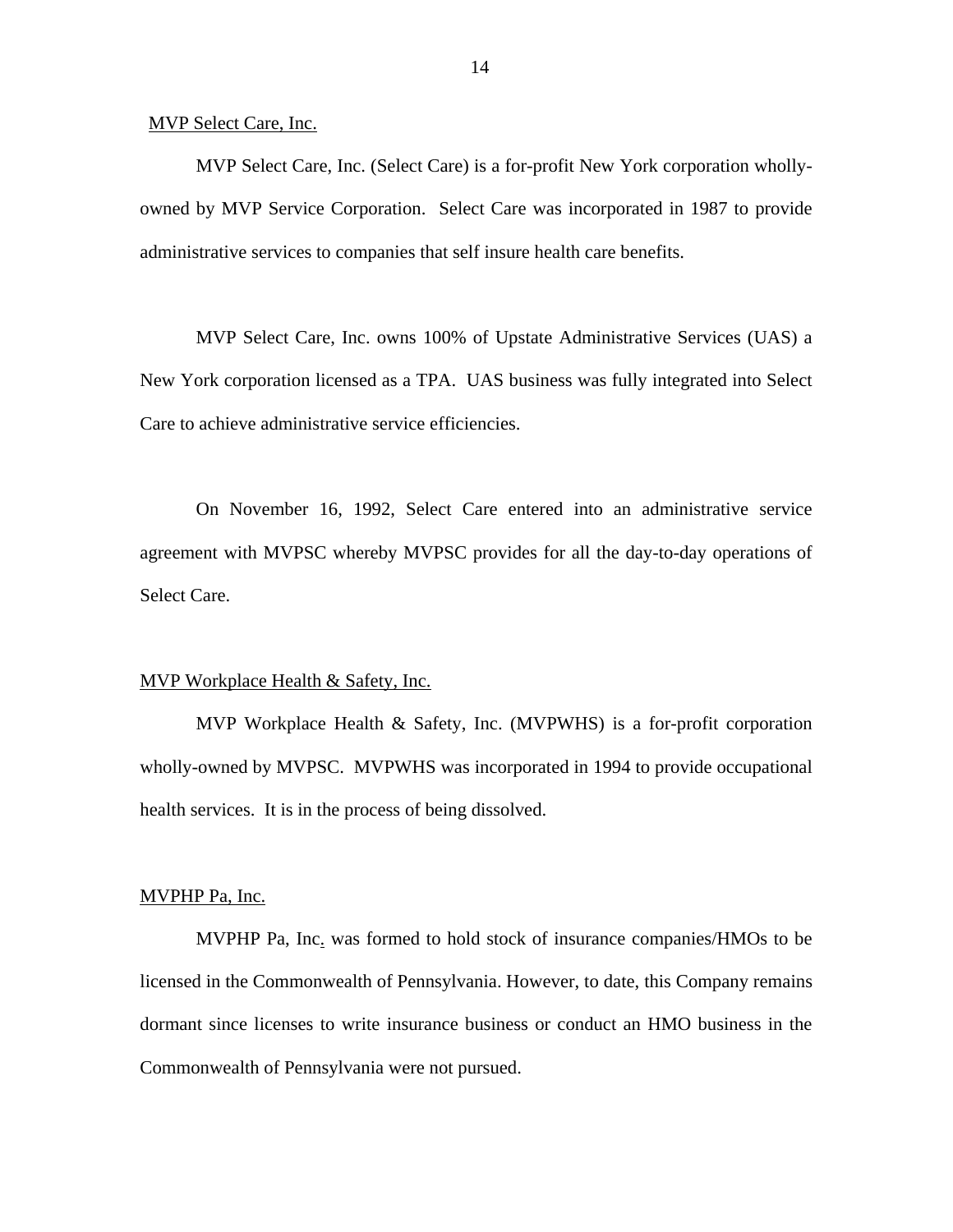#### MVPHIC Holding Corp.

MVPHIC Holding Corp. was incorporated on November 22, 2000, pursuant to Section 402 of New York Business Corporation Law. It was specifically formed to hold the stock of MVP Health Insurance Company (MVPHIC). MVPHIC is an Article 42 forprofit accident and health insurance company licensed in the State of New York. MVPHIC Holding Corp. holds and controls 100% of the stock issued by MVPHIC. MVP Health Plan, Inc., in turn, owns and controls 100% of the stock of MVPHIC Holding Corp.

MVPHIC Holding Corp. currently has two licensing applications pending with the State of New Hampshire. One application is to form a domestic accident and health insurance company and the other application is to form a domestic health maintenance organization.

#### MVP Health Insurance Company

MVP Health Insurance Company, (MVPHIC) is a for-profit New York corporation, wholly-owned by MVPHIC Holding Corp., which is a wholly-owned subsidiary of MVP Health Plan, Inc. MVPHIC was incorporated on April 24, 2000. MVPHIC received its license as an accident and health insurance company under Article 42 of the New York Insurance Law in June, 2001.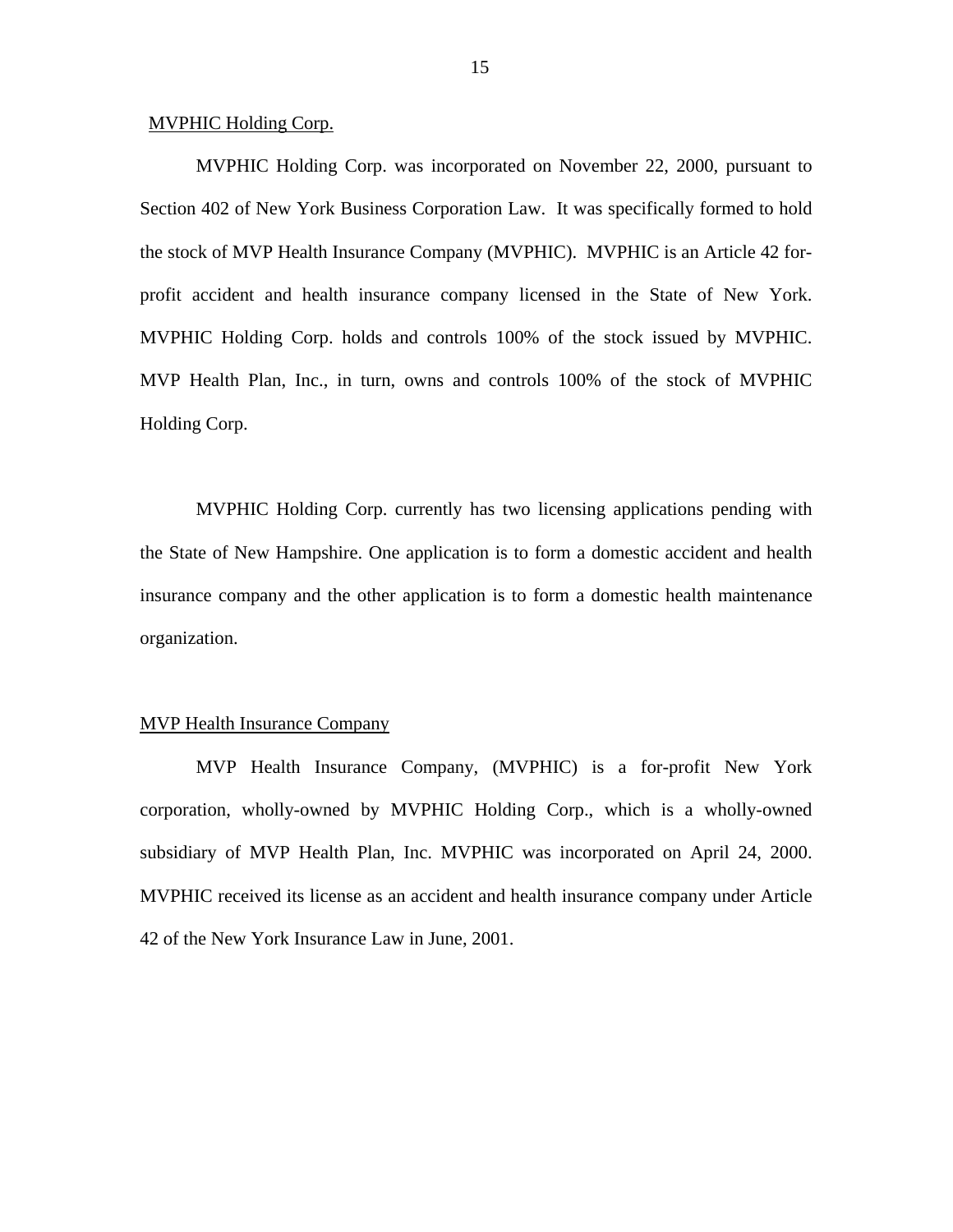#### MVP Benefit Group, Inc.

MVP Benefit Group, Inc. a New York business corporation was incorporated on March 12, 2003. MVP Benefit Group, Inc. is licensed as an insurance agent pursuant to Section 2103 of the New York Insurance Law and as insurance agent and insurance broker in the State of Vermont. It was formed for the purpose of transacting a brokerage business for the stop loss insurance offered to MVP Select Care groups. All other affiliated entities have separate reinsurance policies that are not brokered through MVP Benefit Group, Inc. MVPHIC Holding Corp. owns 100% of the stock of MVP Benefit Group, Inc.

#### E. Significant operating ratios

The underwriting ratios presented below are on an earned-incurred basis and encompass the four year period covered by this examination.

|                                 | Amounts      | Ratios |
|---------------------------------|--------------|--------|
| Claims                          | \$11,907,313 | 82.5%  |
| Claims adjustment expenses      | 730,399      | 5.0%   |
| General administrative expenses | 1,053,791    | 7.3%   |
| Net underwriting gain           | 745,119      | 5.2%   |
| Premium earned                  |              |        |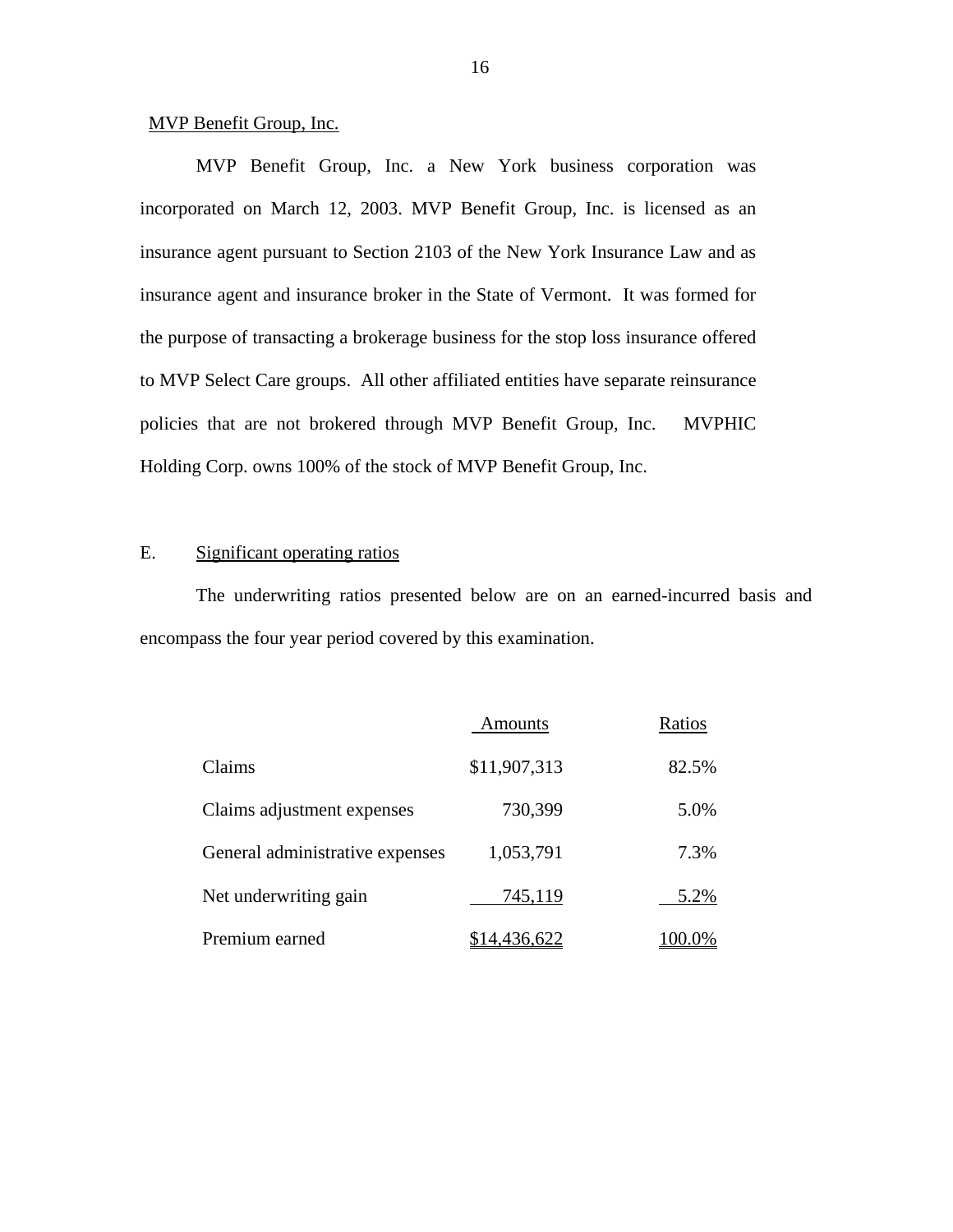<span id="page-18-0"></span>The following ratio has been computed, as of December 31, 2003, based upon the results of this examination:

Premium receivable to premium revenue 12.1%

The above ratio falls outside the NAIC benchmark of 8%.

#### F. Allocation of expenses

The expense group "Claim Adjustment Expense" (CAE) reported in Underwriting and Investment Exhibit, "Part 3-Analysis of Expense" schedule of the Plan's filed December 31, 2003 annual statement was calculated by applying a flat percentage to all expense categorizes. The Plan was unable to provide the examiners with any supporting documentation or the rationale of the use of this flat percentage.

It is recommended that MVPHSC apply the guidelines in New York Insurance Department Regulations 30 (11 NYCRR 20) and 33 (11 NYCRR 91) to revise and update its expense allocation methodology in order to reflect an appropriate allocation among the three expense groupings (i.e. claim adjustment expense, general and administrative expense and investment expense) on U & I, Part 3 of its annual statement.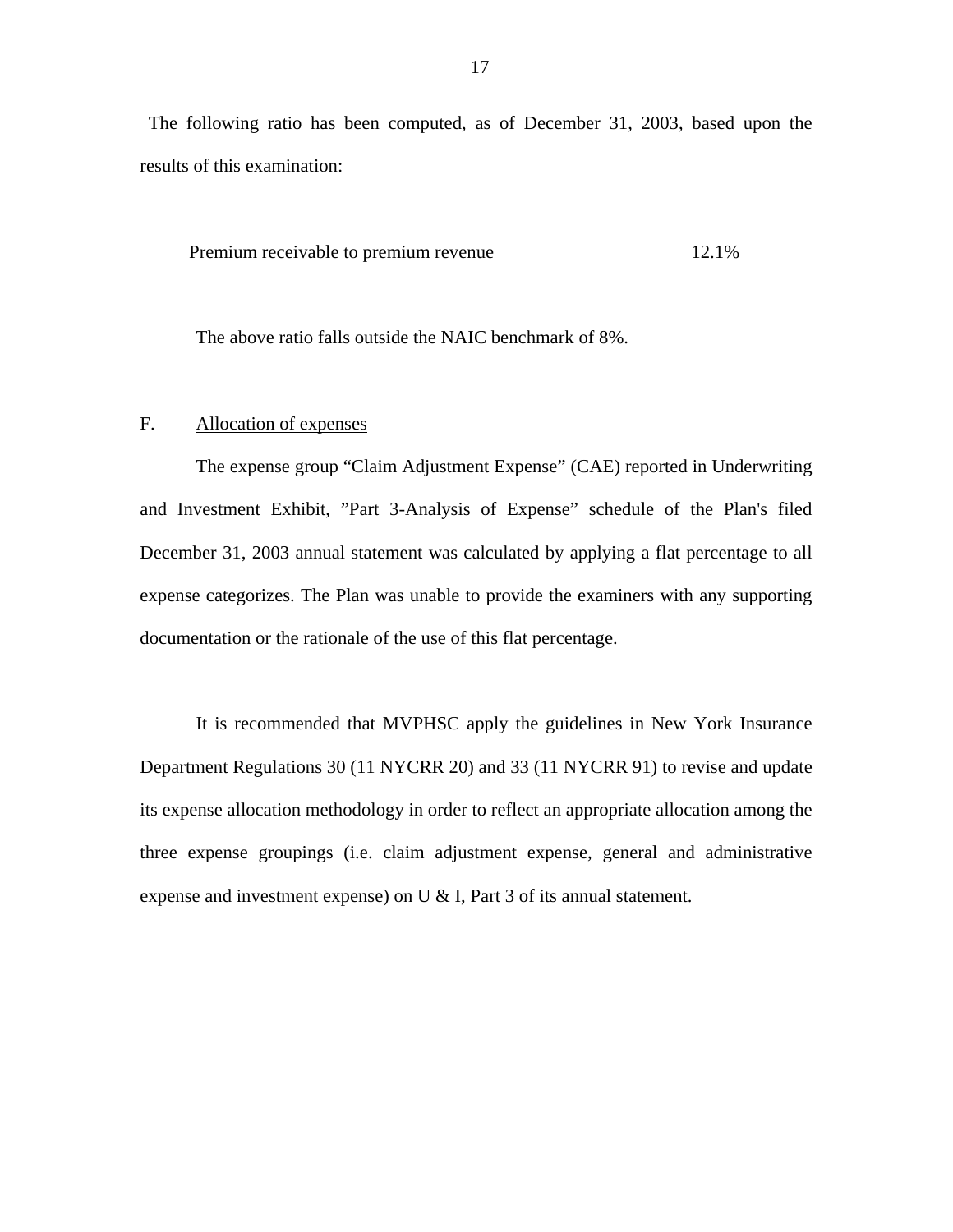<span id="page-19-0"></span>G. Cash

A review of the Plan's current procedures with regard to uncashed checks revealed that there is no follow-up on outstanding checks that remained on the bank reconciliation until deemed to be abandoned property.

It is recommended that the Plan establish a follow-up procedure applicable to all checks which remain outstanding for six months from the date of issue.

#### H. Uncollected premiums

A review of the Plan's procedures in regard to uncollected premiums revealed the following:

(a) Statement of Statutory Accounting Principles (SSAP) No. 6 paragraph 10 states, in part,

> "…any uncollectible receivable shall be written off and charged to income in the period the determination is made."

It is noted that the Plan's practice is to charge the expense account of bad debt instead of charging the bad debt to income as required by SSAP No. 6.

It is recommended that the Plan comply with the requirement of SSAP No. 6 paragraph 10 and charge bad debt to income.

(b) The Plan reported on page 2 of its annual statements for all years during the examination period, premium receivables net of non-admitted amounts without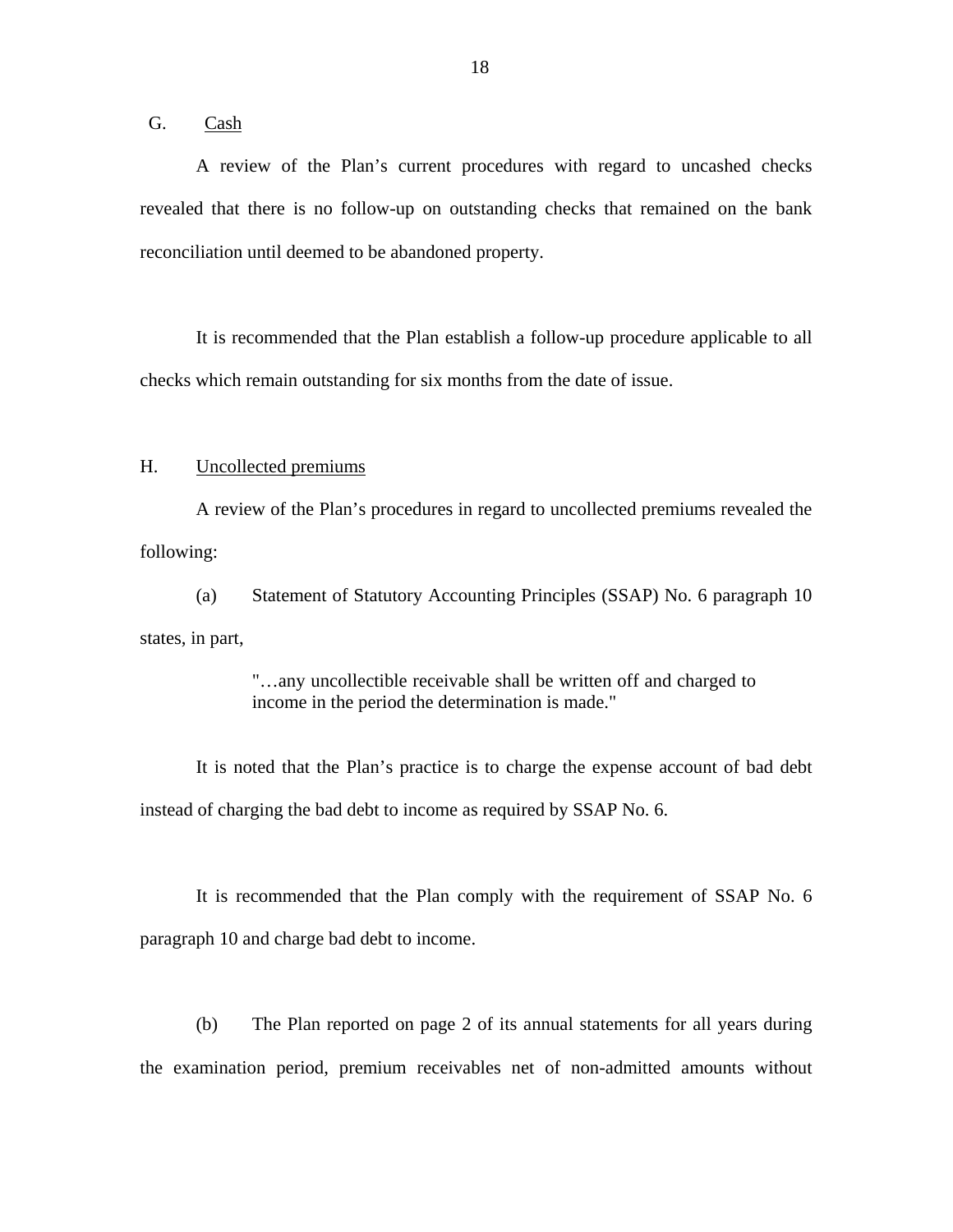showing the gross receivables. The annual statement instructions provide for the reporting of gross receivable, the non-admitted asset portion and the net admitted asset portion as per the following comparative chart:

|             | Admitted<br>Assets | Not-admitted<br>Assets | Net admitted<br>Assets |
|-------------|--------------------|------------------------|------------------------|
| Company     | \$531,372          | -0-                    | \$531,372              |
| Examination | 625,182            | \$93,810               | \$531,372              |

It is recommended that the Plan comply with the annual statement instructions and appropriately report its gross premium receivables and non-admitted asset premium receivable on the annual statement.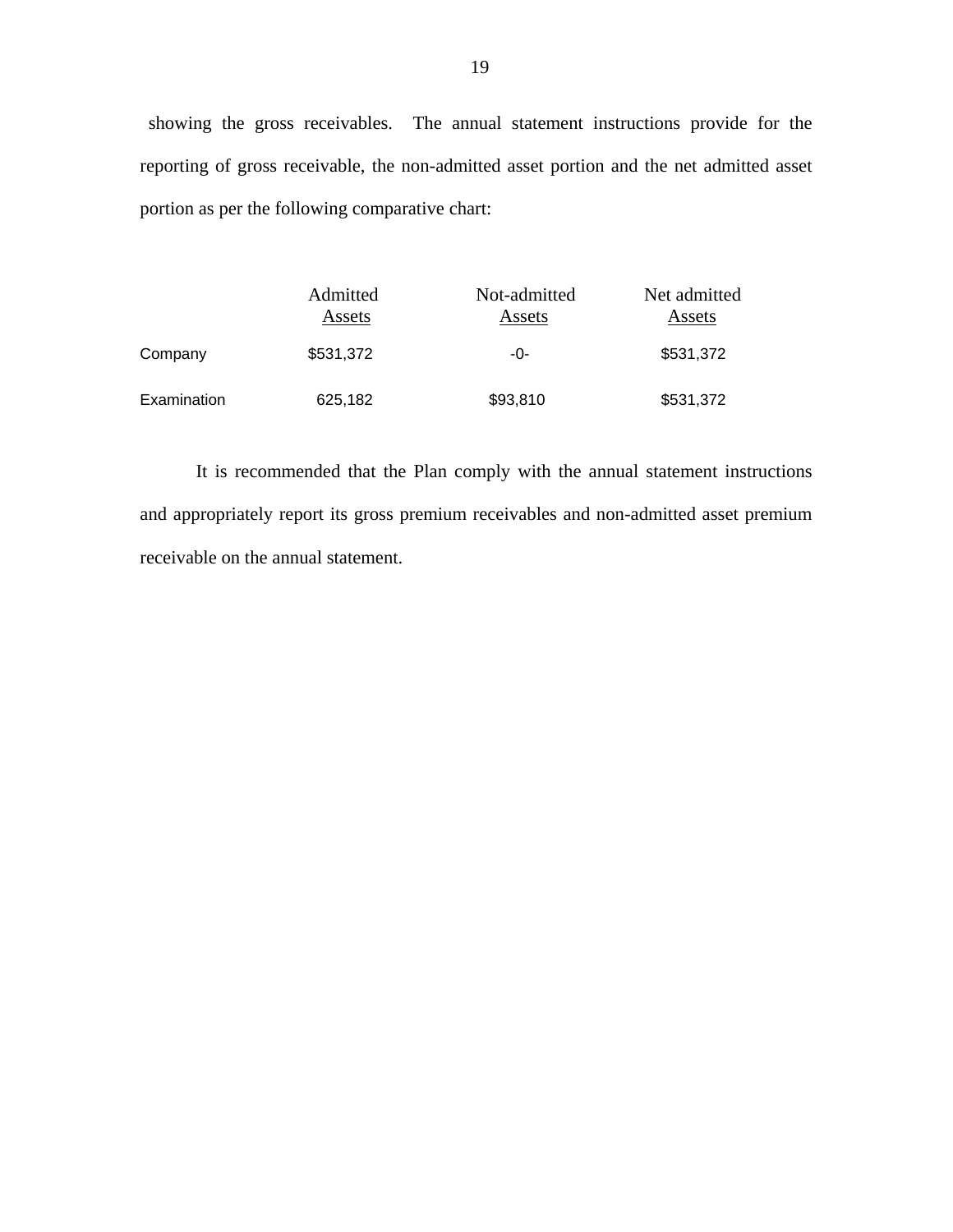#### 4. FINANCIAL STATEMENTS

### A. Balance sheet

The following shows the assets, liabilities and capital and surplus account as determined by this examination as of December 31, 2003. This statement is the same as the balance sheet filed by the Plan.

| Assets                                 |             | Non-           | <b>Net</b>      |
|----------------------------------------|-------------|----------------|-----------------|
|                                        | Assets      | Admitted       | <b>Admitted</b> |
|                                        |             | Assets         | Assets          |
| Cash and short term investment         | \$4,211,791 | \$             | \$4,211,791     |
| Investment income accrued              | 15,194      |                | 15,194          |
| Uncollected premiums                   | 625,183     | 93,810         | 531,373         |
| Federal income tax recoverable         | 68,387      |                | 68,387          |
| Net deferred tax asset                 | 56,853      | 56,853         |                 |
| Prepaid expense                        | 39,903      | 39,903         |                 |
| Miscellaneous receivable               | 6,293       | $\overline{0}$ | 6,293           |
| <b>Total assets</b>                    | \$5,023,604 | \$190,566      | \$4,833,038     |
| Liabilities                            |             |                | Amount          |
| Claims unpaid                          |             |                | \$558,548       |
| Unpaid claims adjustment expense       |             |                | 12,763          |
| General expenses due and accrued       |             |                | 20,766          |
| Amount due to parent, and affiliates   |             |                | 439,504         |
| <b>Total liabilities</b>               |             |                | \$1,031,581     |
| Reserves and other funds               |             |                |                 |
| Surplus notes                          |             |                | \$1,070,000     |
| New statutory reserve                  |             |                | 294,815         |
| Unassigned fund-surplus                |             |                | 2,436,642       |
| Total capital and surplus              |             |                | \$3,801,457     |
| Total liabilities, capital and surplus |             |                | \$4,833,038     |

Note:

The Internal Revenue Service did not audit the tax returns filed by the Plan during the period under this examination. The examiner is unaware of any potential exposure of the Plan to any further tax assessment and no liability has been established herein relative to such contingency.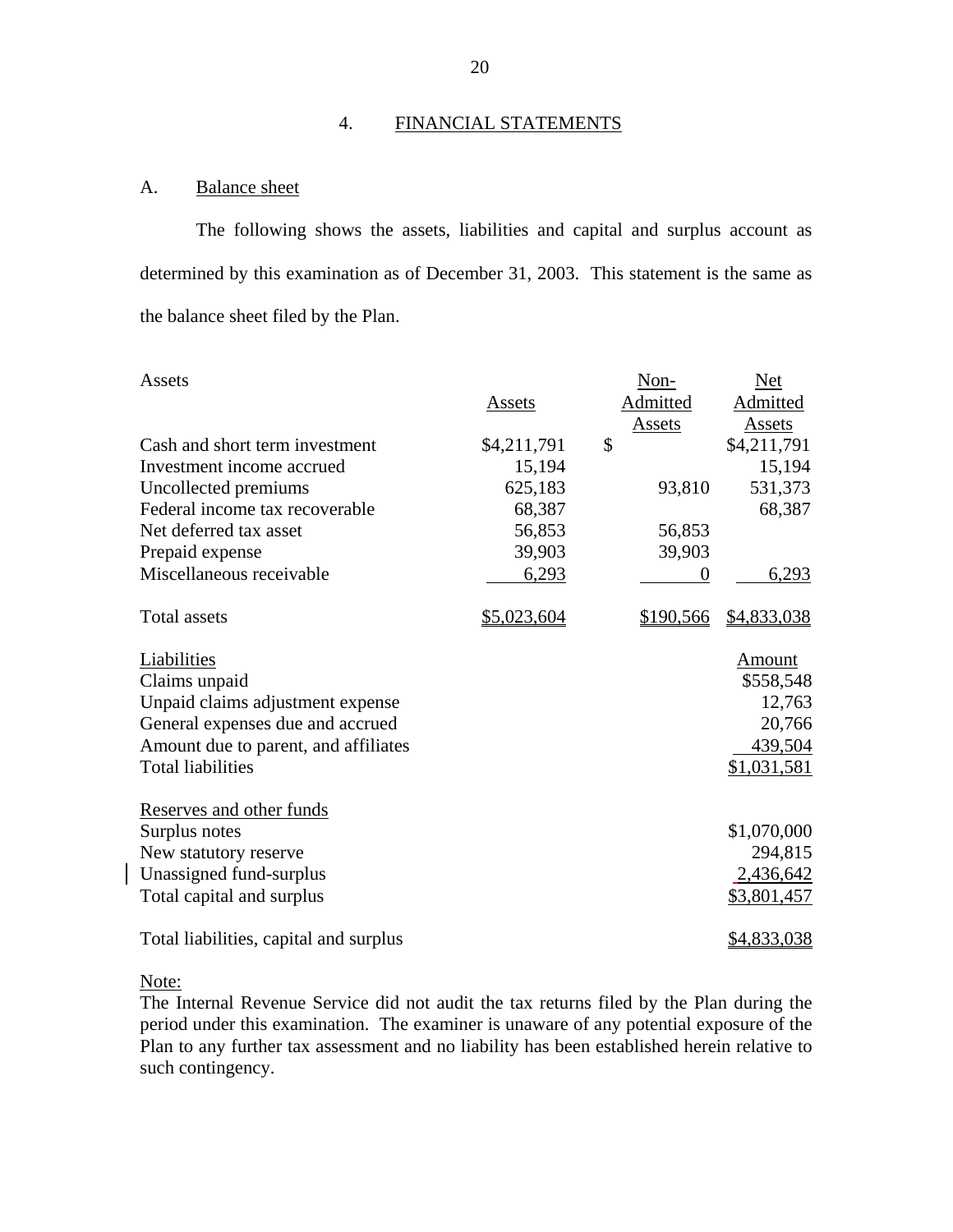B. Statement of revenue and expenses

Capital and surplus increased by \$1,163,666 during the four year period under examination, January 1, 2000 through December 31, 2003, detailed as follows:

| Revenue                              |                         |              |                  |
|--------------------------------------|-------------------------|--------------|------------------|
| Net premium income                   |                         |              | \$14,436,622     |
| Total revenues                       |                         |              | \$14,436,622     |
| <b>Expenses</b>                      |                         |              |                  |
| Medical and hospital                 |                         |              |                  |
| Hospital and medical benefit         | \$8,277,687             |              |                  |
| Other professional services          | 3,627,645               |              |                  |
| Emergency room                       | 1,075                   |              |                  |
| Prescription drugs                   | 72,906                  |              |                  |
| Sub-total                            | \$11,979,313            |              |                  |
| Less reinsurance recoveries          | (72,000)                |              |                  |
|                                      |                         |              |                  |
| Total hospital and medical           |                         | \$11,907,313 |                  |
| Administrative expenses              |                         |              |                  |
| Claims adjustment expenses           | 730,399<br>$\mathbb{S}$ |              |                  |
| General administrative expenses      | 1,053,791               |              |                  |
| Total administrative expenses        |                         | \$1,784,190  |                  |
| Total underwriting deductions        |                         |              | $(\$13,691,503)$ |
| Net underwriting gain                |                         |              | \$745,119        |
| Net investment income earned         |                         | 569,037      |                  |
| Net realized capital gain            |                         | 1,976        |                  |
|                                      |                         |              |                  |
| Net investment gain                  |                         |              | \$571,013        |
| Net income before federal income tax |                         |              | 1,316,132        |
| Federal income tax incurred          |                         |              | <u>204,461</u>   |
| Net income(loss)                     |                         |              | \$1,111,671      |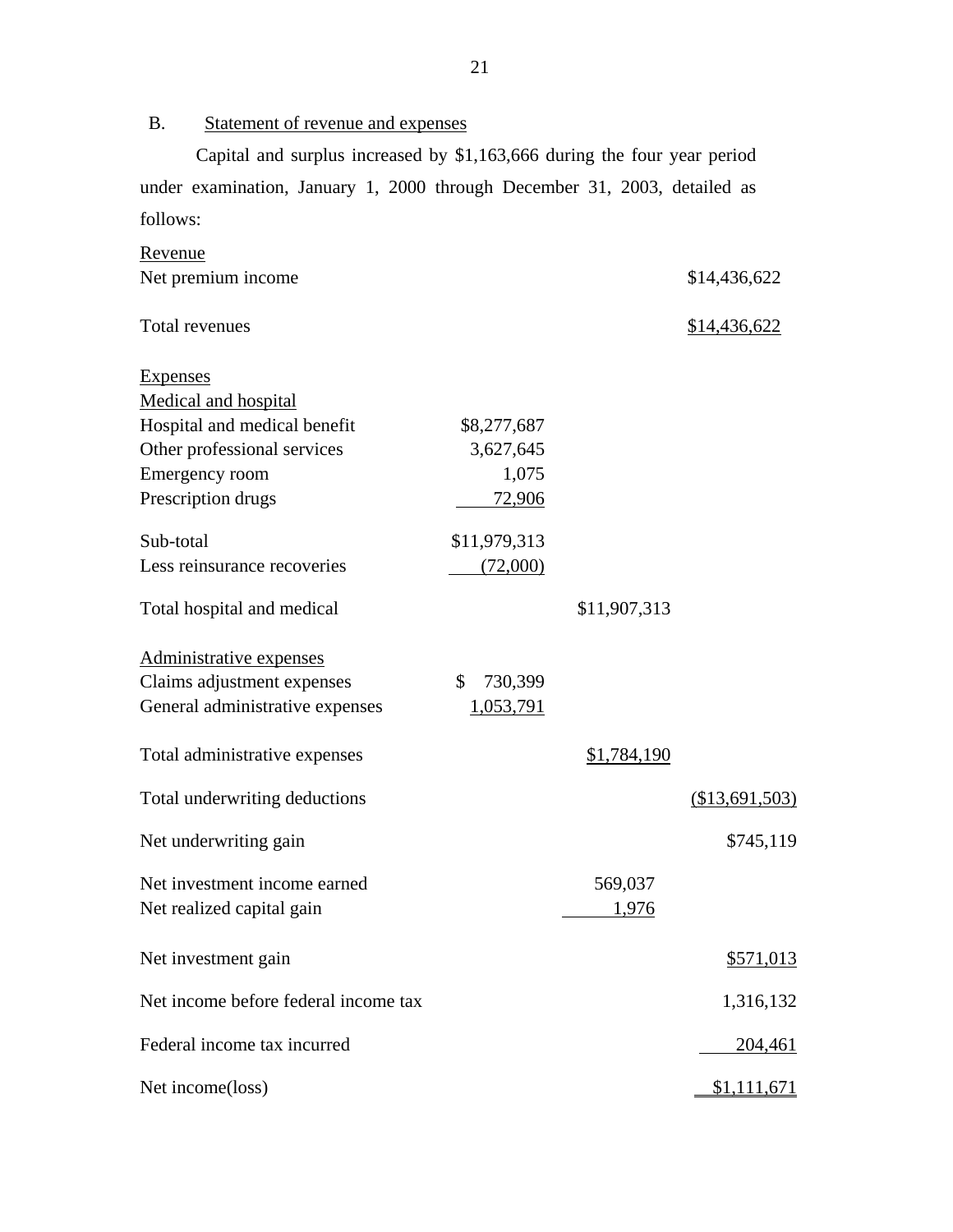C. Capital and surplus account

| Capital and surplus per report on<br>examination as of December 31, 1999 |                            |                             | \$2,637,791 |
|--------------------------------------------------------------------------|----------------------------|-----------------------------|-------------|
|                                                                          | Gains in<br><b>Surplus</b> | Losses in<br><b>Surplus</b> |             |
| Net income from operation                                                | $$1,111,671$ \\$           |                             |             |
| Net unrealized capital gain                                              | 76,788                     |                             |             |
| Change in net deferred income tax                                        | <u>54,999</u>              |                             |             |
| Change in non-admitted assets                                            | 0                          | 79,792                      |             |
| Total gains and losses                                                   | \$1,243,458                | \$79,792                    |             |
| Net increase in capital and surplus                                      |                            |                             | 1,163,666   |
| Capital and surplus per report on<br>examination as of December 31, 2003 |                            |                             | \$3,801,457 |

# 5. CLAIMS UNPAID

The examination liability of \$558,548 is the same as the amount reported by the Plan as of the examination date. The examination analysis was conducted in accordance with generally accepted actuarial principles and practices and was based on statistical information contained in the Plan's internal records and its filed annual statements.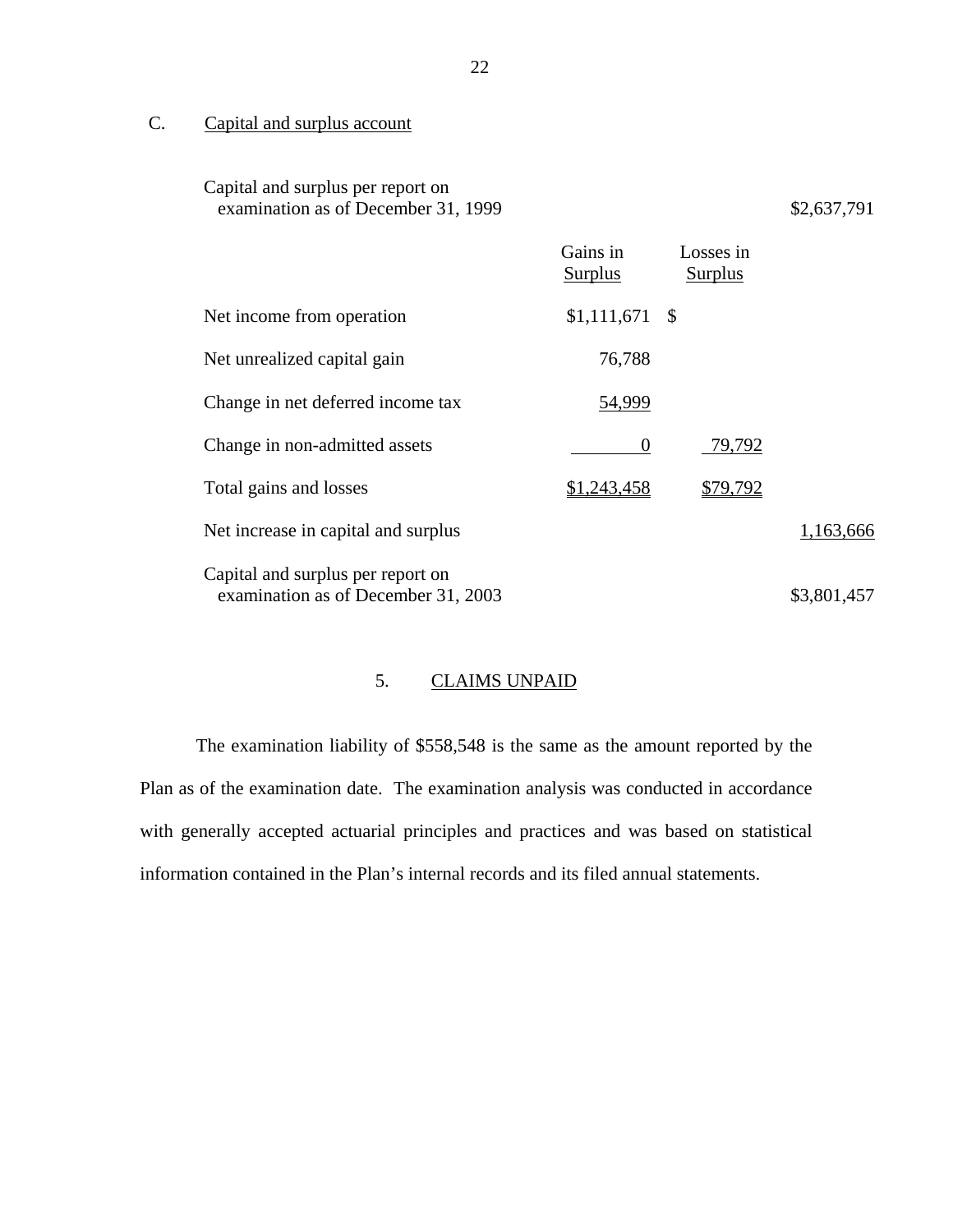#### 6. MARKET CONDUCT

<span id="page-24-0"></span>In the course of this examination, a review was made of the manner in which the Plan conducts its business and fulfills its contractual obligations to policyholders and claimants. The review was general in nature and was directed at practices of the Plan in the following major areas:

- A) Underwriting
- B) Claims
- C) Rating
- D) Sales and advertising

The examiners' review revealed the following:

#### A. Claims Processing

A claims review was performed by using a statistical sampling methodology covering dental claims processed in 2003, in order to evaluate the overall accuracy and compliance environment of MVP Health Services Corporation's (MVPHSC) claims processing.

The statistical random sampling process, which was performed using ACL auditing software program, was devised to test various attributes deemed to be necessary for the successful processing of claims. The objective of the sampling process was to be able to test and reach conclusions about all predetermined attributes, individually or on a combined basis. For example, if ten attributes were being tested, conclusions about each attribute individually or on a collective basis could be drawn for each item in the sample. The review incorporated processing attributes used by MVPHSC in their own "Quality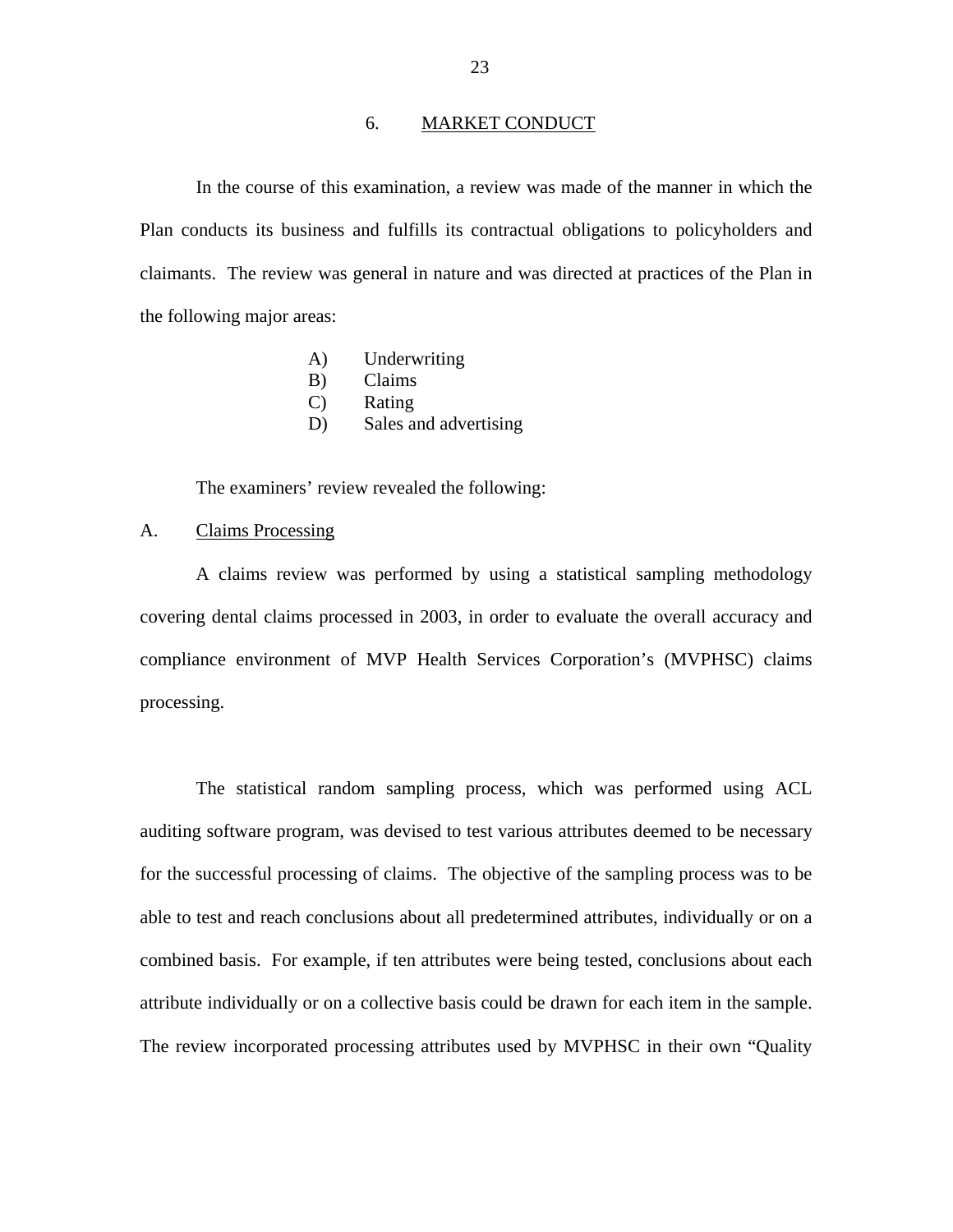Analysis" of claims processing. The sample size was comprised of 167 randomly selected claims.

The term "claim" can be defined in a myriad of ways. The following is an explanation of the term for the purpose of this report. The receipt of a "claim", which is defined by MVPHSC as the total number of items submitted by a single provider within a single claim form, is reviewed and entered into the claims processing system. This claim may consist of various lines or procedures. It was possible, through the computer systems used for this examination, to match or "roll-up" all procedures on the original form into one line, which is the basis of the Department's statistical sample of claims or the sample unit.

A paid claim was defined as any claim for which MVPHSC was obligated to pay the claim; a denied claim was one for which the Plan was not obligated to pay the claim.

To ensure the completeness of the claims population being tested, the total claim amounts paid were accumulated and reconciled to the financial data reported by MVPHSC for calendar year 2003.

The examiner's review indicated there were no claims that were "processed" incorrectly, according to the criteria used by both MVPHSC and the New York State Insurance Department. As such, the accuracy rate was at 100%.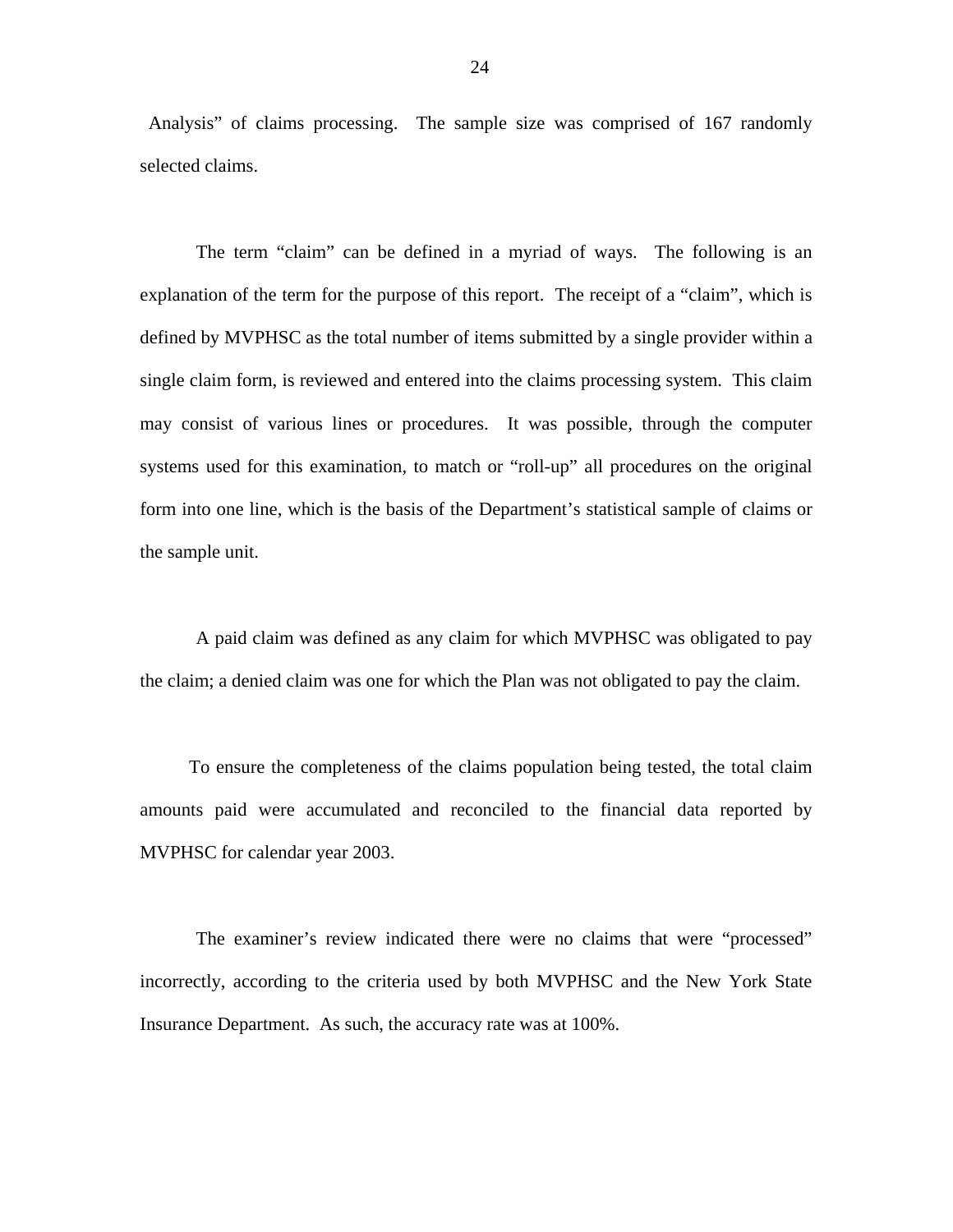#### B. Prompt Payment of Claims

Section 3224-a of the New York Insurance Law "Standards for prompt, fair and equitable settlement of claims for health care and payments for health care services" ("Prompt Pay") requires all insurers to pay undisputed claims within forty-five days of receipt. If such undisputed claims are not paid within forty-five days of receipt, interest may be payable.

Section 3224-a(a) of the New York Insurance Law states, in part,

"…such insurer or organization or corporation shall pay the claim to a policyholder or covered person or make a payment to a healthcare provider within forth-five days of receipt of a claim or bill for service rendered."

Section 3224-a(b) of the New York Insurance Law states, in part,

"…an insurer or organization or corporation shall pay any undisputed portion of the claim in accordance with this subsection and notify the policyholder, covered person or health care provider in writing within thirty calendar days of the receipt of the claim:

(1) that it is not obligated to pay the claim or make the medical payment, stating the specific reasons why it is not liable; or to request all additional information needed to determine liability to pay the claim or make the health care payment…"

Section 3224-a (c) of the New York Insurance Law states, in part,

"… any insurer or organization or corporation that fails to adhere to the standards contained in this section shall be obligated to pay to the health care provider or person submitting the claim, in full settlement of the claim or bill for health care services, the amount of the claim or health care payment plus interest…"

A review was made of year 2003 claims, using ACL audit software, for compliance with Section 3224-a. Also, to determine whether or not interest was appropriately paid pursuant to Section 3224-a(c) of the New York Insurance Law, to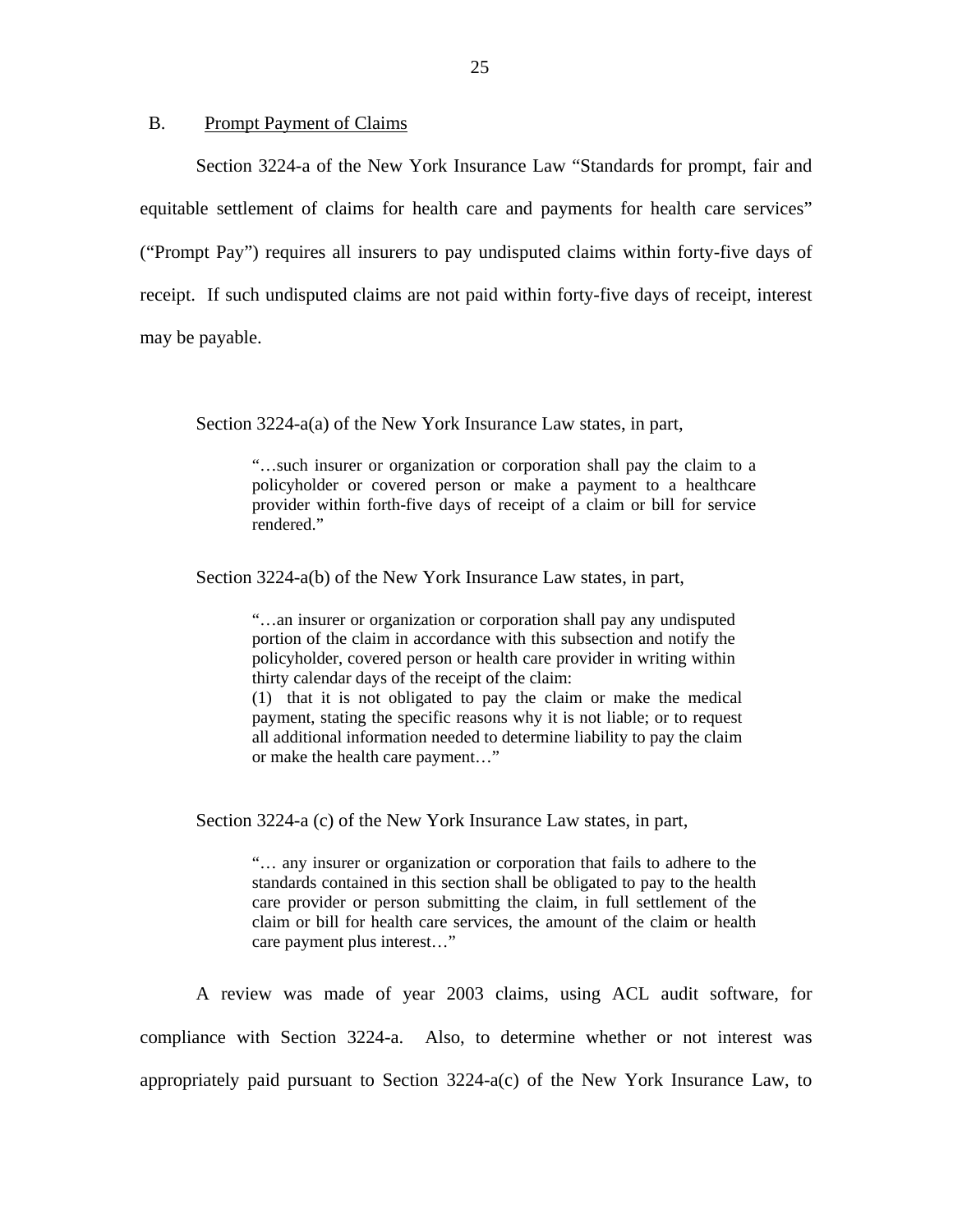those claimants not receiving payment within the timeframes required by Section 3224-a (a) of the New York Insurance Law.

A claim was defined as the total number of items submitted on a single claim form to which MVPHSC assigned a unique claim number. This definition was agreed to by both the examiners and MVPHSC.

MVPHSC paid 22,217 claims and wholly denied 1,408 claims for its New York State groups and providers / subscribers in year 2003. Of these claims, a population of 36 claims was identified where the payment date was more than 45 days after the receipt date. The review of all 36 claims revealed that 26 claims were in violation of Section 3224-a (a) of the New York Insurance Law. Furthermore, of the 26 claims found to be in violation of Section 3224-a (a), three claims were also found to be in violation of Section 3224-a (c), because interest due of \$2 or more was not paid.

A second population of 6 claims was identified where the claim was denied more than 30 days from the date that MVPHSC had all the necessary information to adjudicate the claim or; took longer than 30 days to request further information, from the date that the claim was received. The review of all 6 claims revealed that 4 claims were in violation of Section 3224-a (b) of the New York Insurance Law.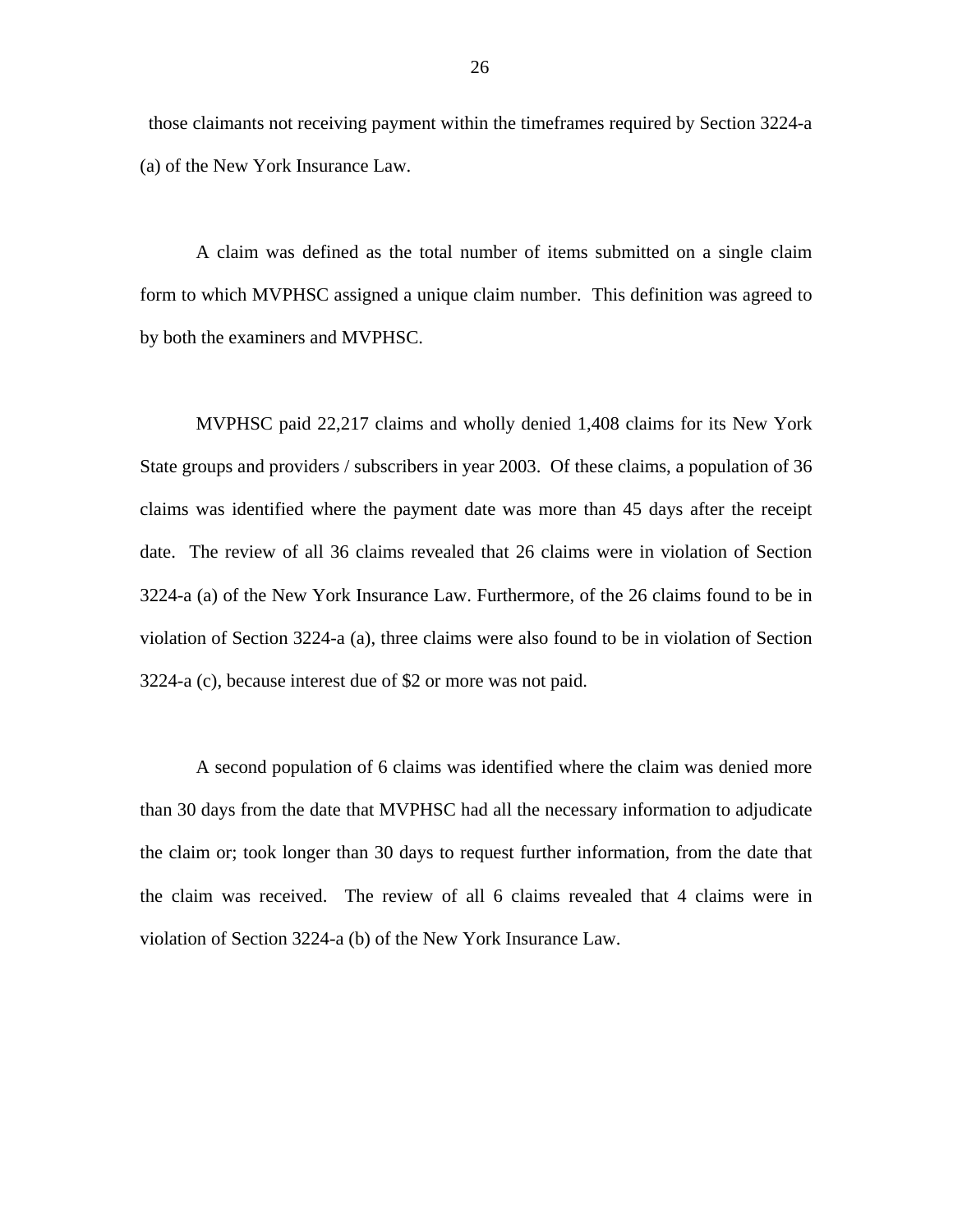# 7. FRAUD PREVENTION AND DETECTION

<span id="page-28-0"></span>A review was performed of the organization and structure of MVPHSC's special investigations unit (SIU), and their compliance with Article 4 of the New York Insurance Law, and New York Insurance Department Regulation 95 (11NYCRR 86). The examination review indicated MVPHSC's compliance with Article 4 of the New York Insurance Law and New York Insurance Department Regulation 95 (11 NYCRR 86).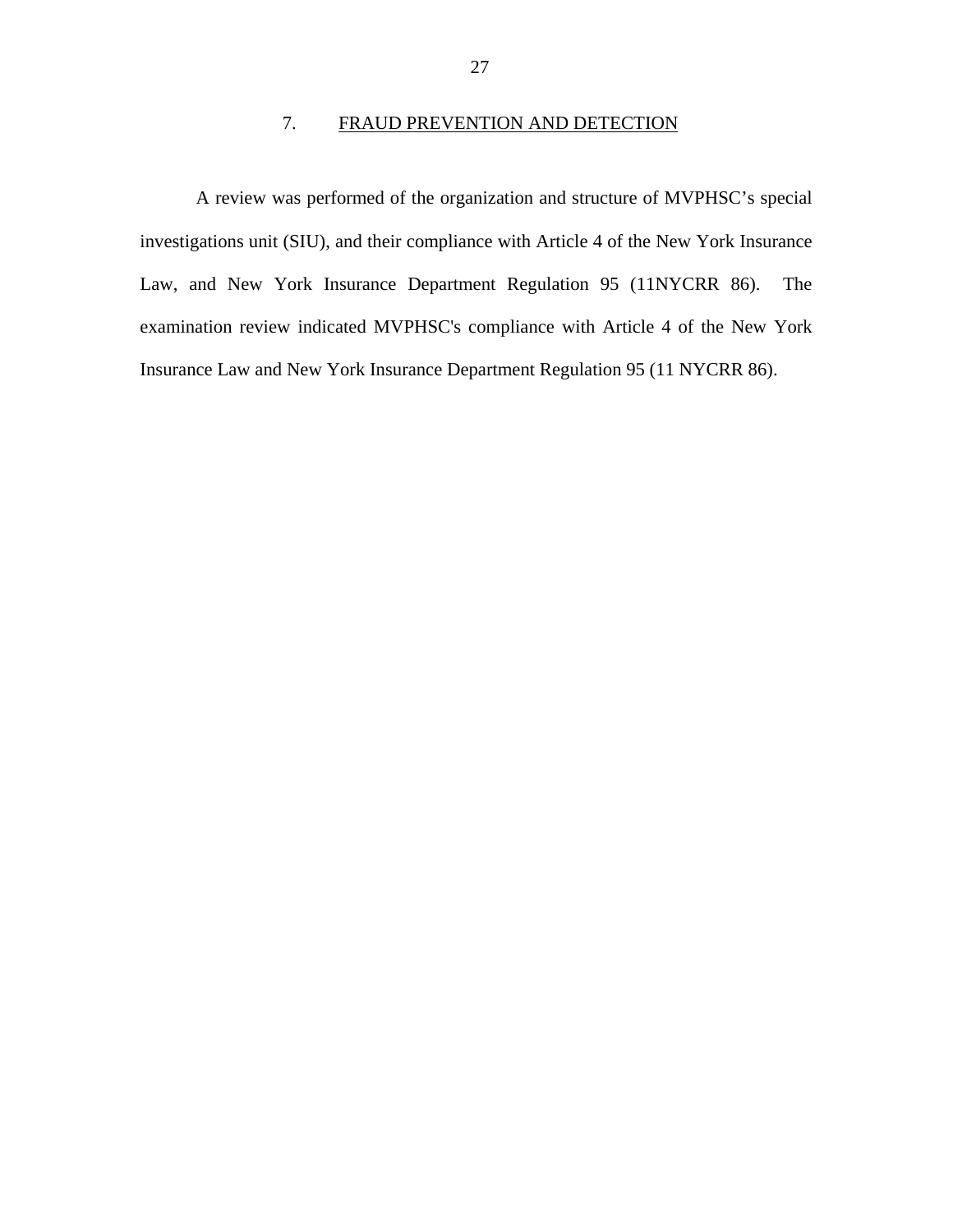28

#### 8. COMPLIANCE WITH PRIOR REPORT ON EXAMINATION

<span id="page-29-0"></span>The prior report on examination as of December 31, 1999, contained one recommendation. In addition, the Insurance Department conducted a detailed review of claims as of September 30, 2001. The comments and recommendations of both examinations are detailed as follows (page numbers refer to the prior reports):

#### ITEM

#### PAGE NO.

A. It is recommended that the number of directors on the Plan's board 5 representative of subscribers and the number of directors representative of the public be as equal as possible in compliance with Section  $4301(k)(1)(A)$ and(B) of the New York Insurance Law.

> The Plan did not comply with this recommendation. A similar recommendation is included in this report under item A.

A. MVP Health Care provided the examiners with reconciled claims 6 data. However, MVP Health Care did not provide the reconciled claims data in a timely manner. MVP Health Care's inability to provide reconciled data during the prior examination was cited in this report as a reason for this examination. The inability of MVP Health Care to provide reconciled data in a timely manner caused a delay in the conclusion of this examination.

> The Plan provided reconciled claims data in a timely manner during this examination.

B. It is recommended that MVP report all capitation payments to its 6 Vermont IPAs in Exhibit 8-Parts 1 and 2 of its filed financial statement.

The Plan has complied with this recommendation.

C. It is recommended that MVPHSC comply with New York 7 Insurance Department Regulation Number 64, {11 NYCRR  $216.0(e)(6)$ , and distribute such regulation to all persons responsible for the supervision, handling and settlement of claims.

The Plan has complied with this recommendation.

- 
-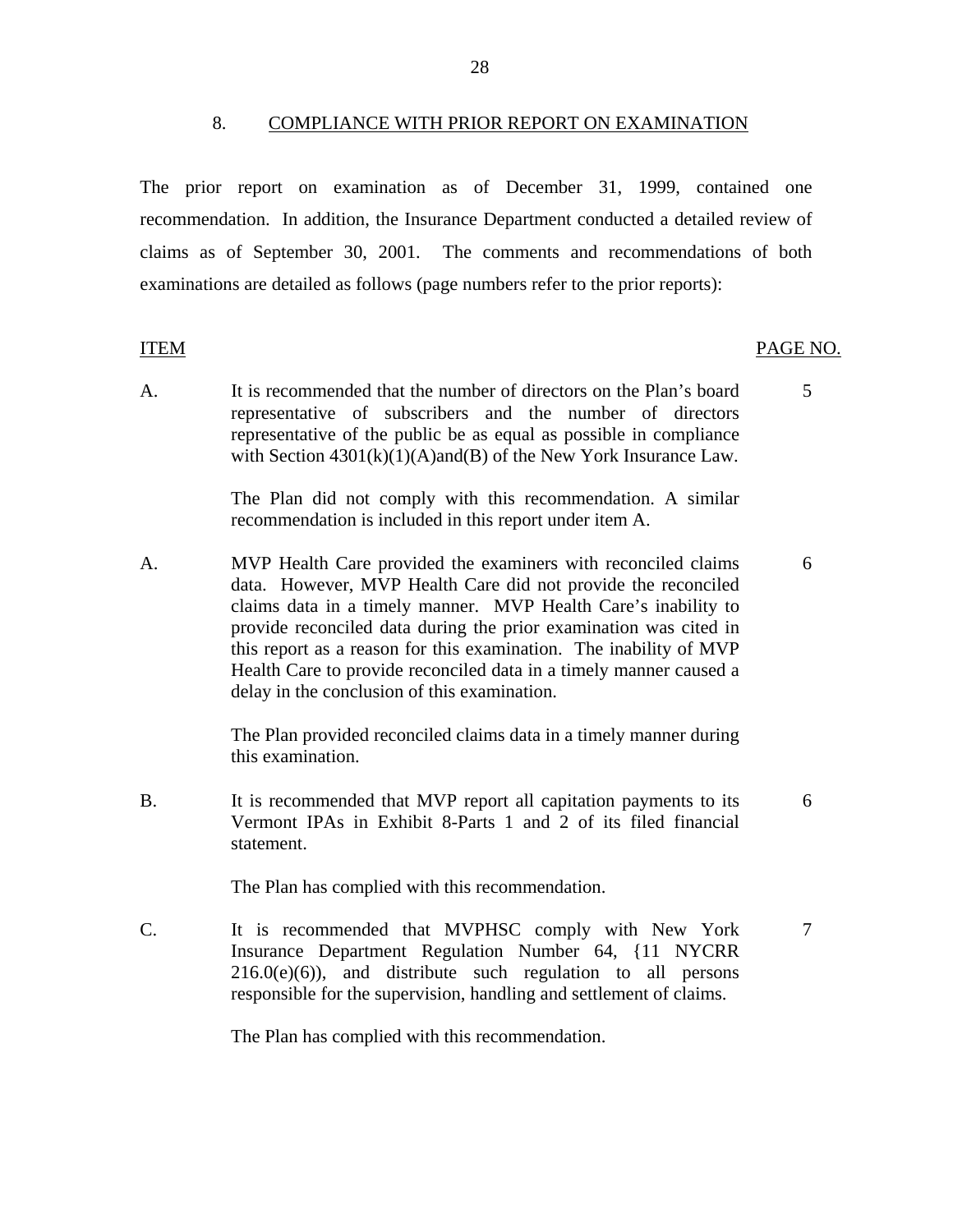| <b>ITEM</b> |                                                                                                                                                                                                                                                                                               | PAGE NO. |
|-------------|-----------------------------------------------------------------------------------------------------------------------------------------------------------------------------------------------------------------------------------------------------------------------------------------------|----------|
| D.          | It is recommended that MVP Health Care properly classify paid<br>claims and report its paid outsourced claims data in Section 3 of<br>Schedule H in both the annual and quarterly statements filed with<br>the Department.                                                                    | 8        |
|             | The Plan has complied with this recommendation.                                                                                                                                                                                                                                               |          |
| Ε.          | It is recommended that MVP Health Care improve its internal claim<br>procedures to ensure full compliance with Section 3224-a (a), (b)<br>and (c) of the New York Insurance Law.                                                                                                              | 10       |
|             | The Plan has complied with this recommendation.                                                                                                                                                                                                                                               |          |
| F.          | It is recommended that MVP Health Care issue EOBs that include<br>all of the requisite information required by Section 3234(a) and (b),<br>of the New York Insurance Law. Accordingly, subscribers will be<br>properly informed of their appeal rights and how their claims are<br>processed. | 12       |
|             | The Plan has complied with this recommendation.                                                                                                                                                                                                                                               |          |
| G.          | It is recommended that MVP provide written notice of the grievance<br>procedures in accordance with Section 4408-a 2(a) of the New<br>York Public Health Law.                                                                                                                                 | 12       |
|             | The Plan has complied with this recommendation.                                                                                                                                                                                                                                               |          |
| H.          | It is recommended that MVP revise its acknowledgement letter to<br>comply with the requirements of Section 4408-a.9 of the New York<br>Public Health Law.                                                                                                                                     | 13       |
|             | The Plan has complied with this recommendation.                                                                                                                                                                                                                                               |          |
| I.          | It is recommended that MVP Health Care maintain a central log for<br>monitoring all complaint activity that contains all information<br>required by New York Insurance Department, Circular Letter<br>Number 11 of 1978.<br>The Plan has complied with this recommendation.                   | 14       |
| J.          | MVPHSC failed to file its utilization management documentation<br>with the New York Insurance Department as required by Section<br>$4901(a)$ of the New York Insurance Law. This was corrected in<br>2002.<br>The Plan has complied with this recommendation.                                 | 14       |
|             |                                                                                                                                                                                                                                                                                               |          |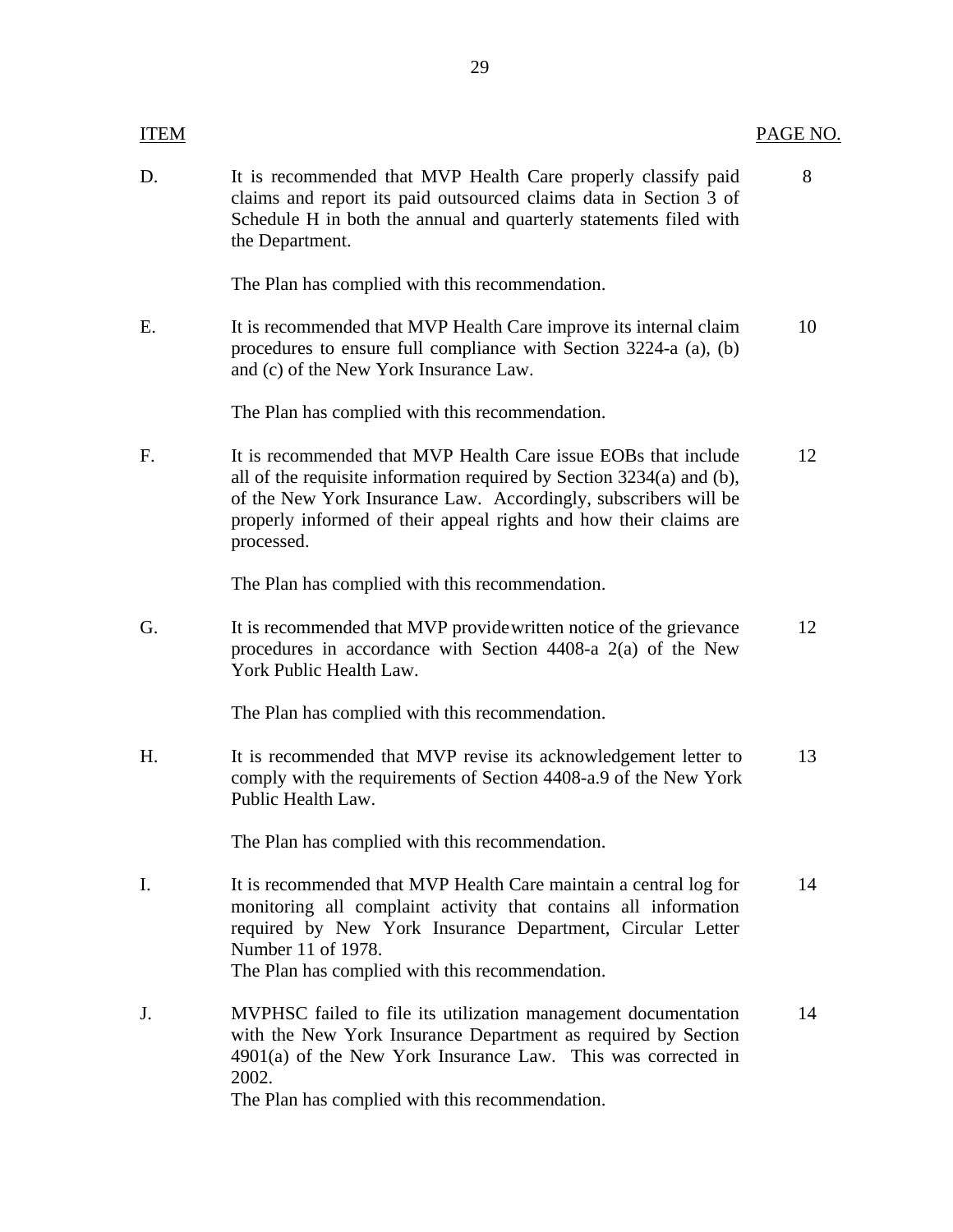#### **ITEM**

K. It is recommended that MVP fully comply with Section 4903.5 of 15 the New York Public Health Law and include all required information in its notice of adverse determination, when prospective utilization review of pre-authorization is requested.

> Subsequent to the examination period MVP Health Care revised the wording of the attachment to fully comply with the requirements of Section 4903.5 of the New York Public Health Law. In year 2002, MVP Health Care submitted the new attachment with its utilization management documentation to the New York Insurance Department as required by Section 4901(a) of the New York Insurance Law.

L. It is recommended that MVP Health Care send proper notice of 17 adverse determination to its participating providers, when claims are denied retrospectively for medical reasons as required by Sections 4903(e) and 4904(a) of the New York Insurance Law or Sections 4903.5 and 4904.1 of the New York Public Health Law as applicable.

The Plan has complied with this recommendation.

M. It is recommended that MVP Health Care revise its policy 17 concerning provider appeals and comply with Section 4904(d) of the New York Insurance Law or Section 4904.4 of the New York Public Health Law as applicable, when conducting provider appeals.

The Plan has complied with this recommendation.

- N. It is recommended that MVP Health Care comply with Section 18 4904(c) of the New York Insurance Law or Section 4904.3 of the New York Public Health Law by sending letters to acknowledge receipt of an appeal of medical adverse determination from its participating providers. The Plan has complied with this recommendation.
- O. It is recommended that MVP send proper notice of final adverse 19 determination of expedited or standard utilization review appeals in accordance with Sections 4904(c) and 4910(b) of the New York Insurance Law or Sections 4904(3) and 4910.2 of the New York Public Health Law and/or Part 98-2.9 (e) {10 NYCRR98-2.9 (e)}as applicable.

The Plan has complied with this recommendation.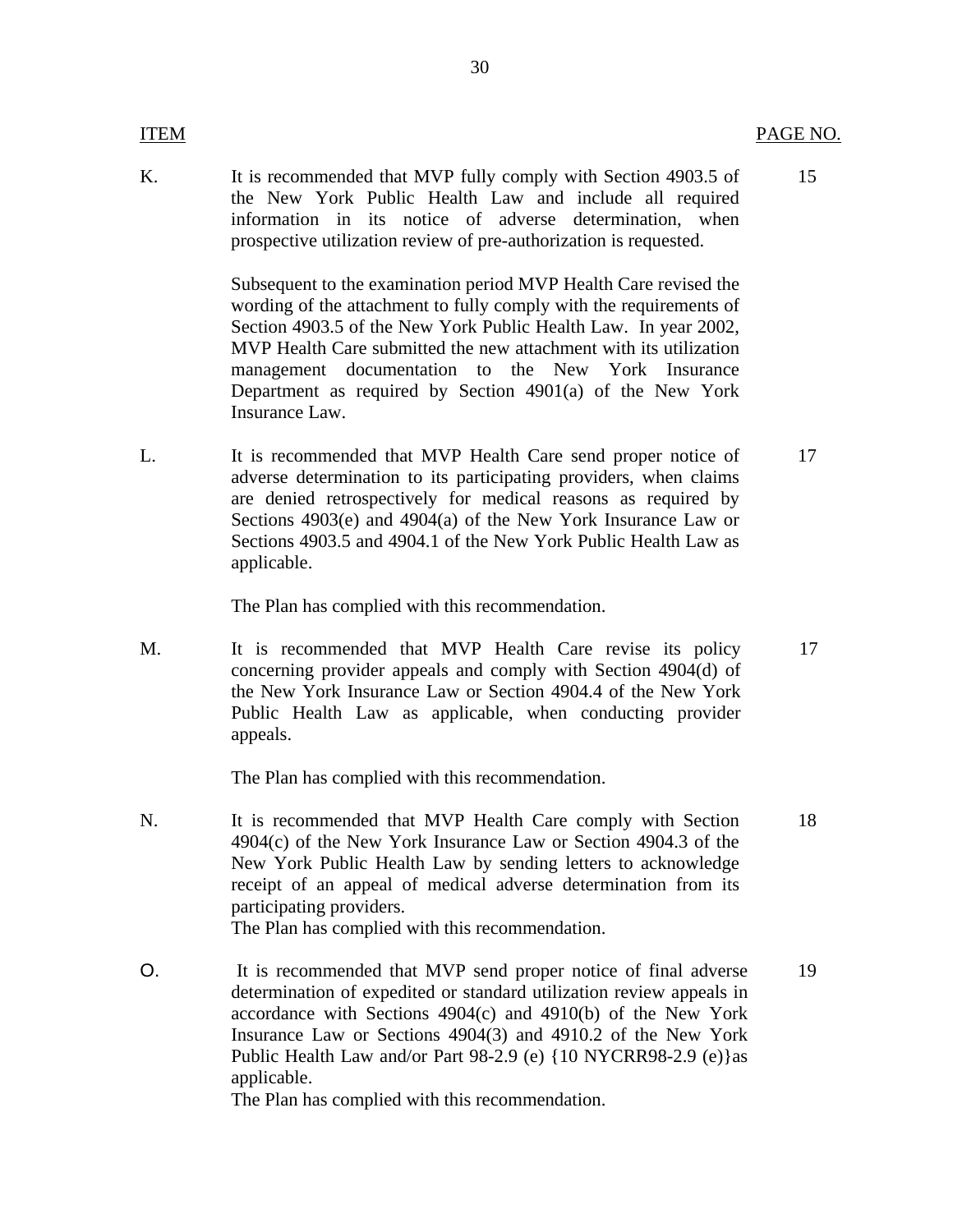#### **ITEM**

PAGE NO.

The Plan has complied with this recommendation.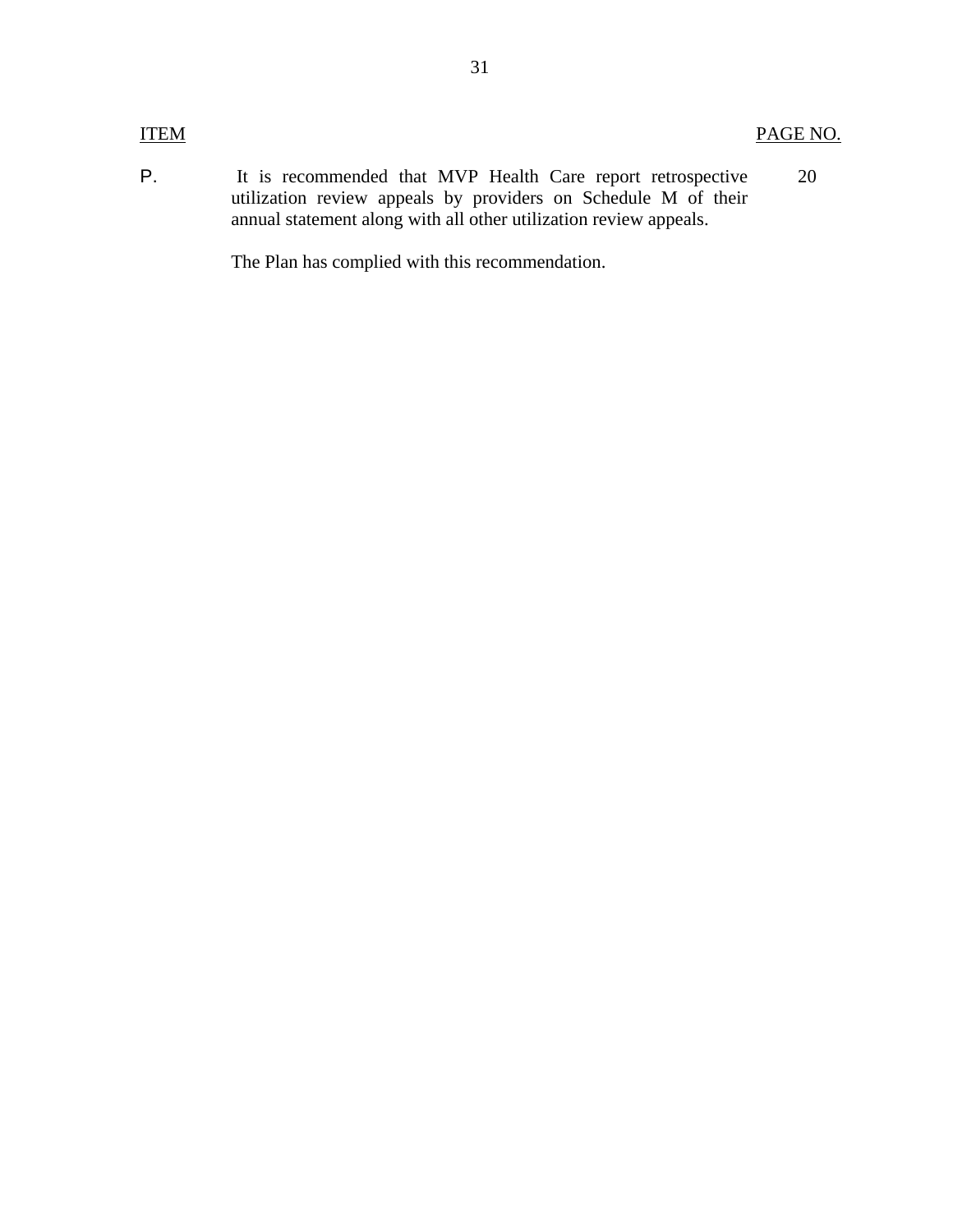#### 9. SUMMARY OF COMMENTS AND RECOMMENDATIONS

# Corporate Matters

PAGE NO.

- A. It is recommended that the MVPHSC change the composition of 6 its Board of Directors to comply with Section 4301 (k)(1)(A) and (B) of the New York Insurance Law.
- B. It is recommended that MVPHSC membership hold annual 7 meetings as required by Article II Section 2.02 of its by-laws.

In addition, it is recommended that MVPHSC maintain all  $\overline{7}$ minutes of its membership meetings, signed by the Secretary of the Corporation or the Secretary's designee and retained by the Corporation as a permanent record, as required by Section 2.06 of the Plan's by-laws.

- C. It is recommended that the Board of Directors of MVPHSC hold 8 an annual meeting and at least one regular meeting every calendar quarter as required by Article III Section 3.06 (a) and (b) of its by-laws.
- D. It is recommended that MVPHSC establish an Executive 9 Committee, and such other standing or special committees as may from time to time be authorized by the Board of Directors, pursuant to Section  $4301(K)(1)(D)$  of the New York Insurance Law and Article VI Section 6.01 of the Plan's by-laws.

#### Administrative service agreement

E. It is recommended that the administrative service agreement 12 between the Plan and MVPHSC be submitted to the Superintendent of Insurance for review as required by Section  $1505(d)(3)$  of the New York State Insurance Law.

#### Allocation of expenses

<span id="page-33-0"></span>**ITEM** 

F. It is recommended that MVPHSC apply the guidelines in New 17 York Insurance Department Regulations 30 (11 NYCRR 20) and 33 (11 NYCRR 91) to revise and update its expense allocation methodology in order to reflect an appropriate allocation among the three expense groupings (i.e. claim adjustment expense, general and administrative expense and investment expense) on U & I, Part 3 of its annual statement.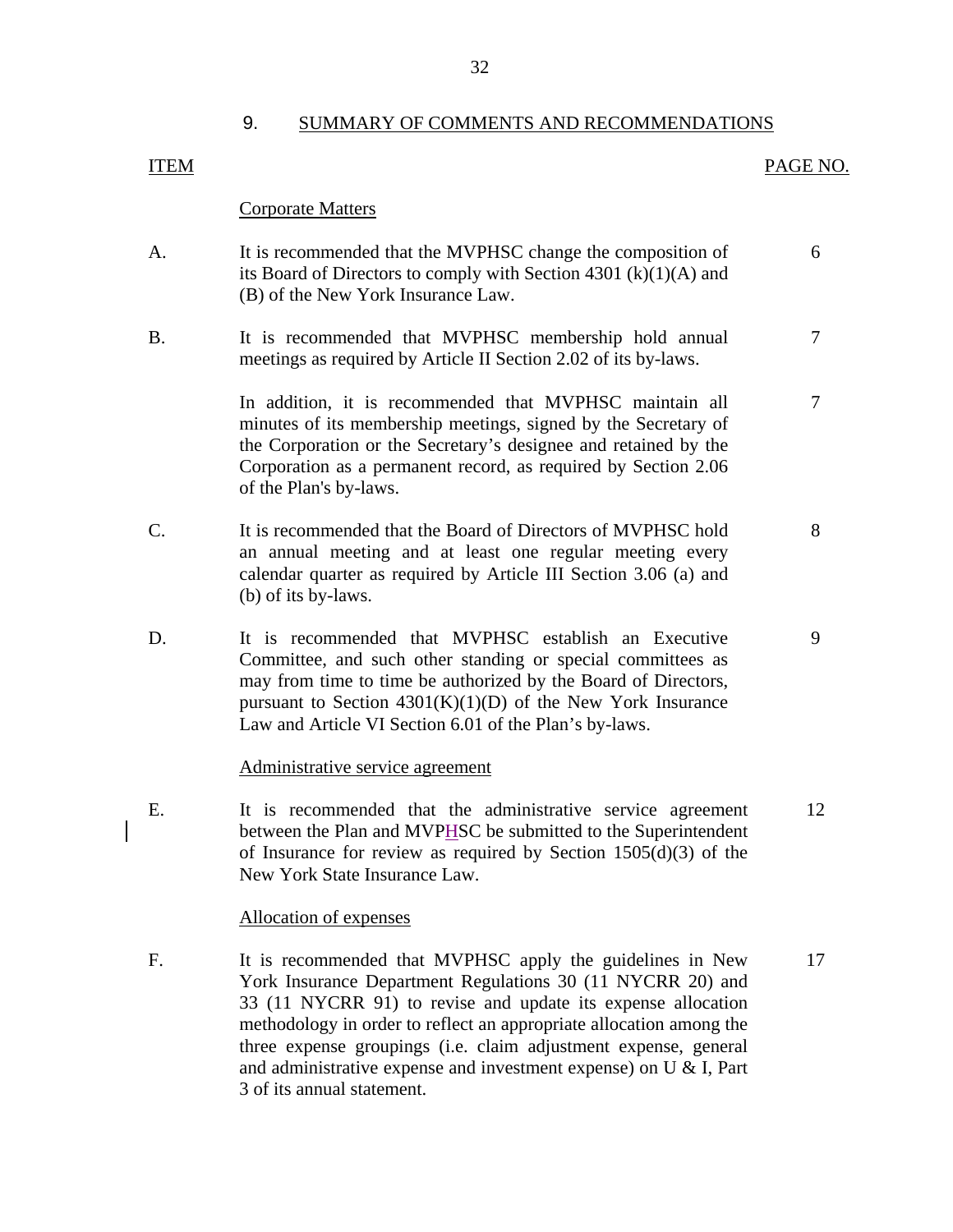# **ITEM**

# PAGE NO.

**Cash** 

statement.

| G. | It is recommended that the Plan establish a follow-up procedure<br>applicable to all checks which remain outstanding for six months<br>from the date of issue.                                     | 18 |
|----|----------------------------------------------------------------------------------------------------------------------------------------------------------------------------------------------------|----|
|    | Uncollected premiums                                                                                                                                                                               |    |
| H. | It is recommended that the Plan comply with the requirement of<br>SSAP No. 6 paragraph 10 and charge bad debt to income.                                                                           | 18 |
| I. | It is recommended that the Plan comply with the annual statement<br>instructions and appropriately report its gross premium receivables<br>and non-admitted asset premium receivable on the annual | 19 |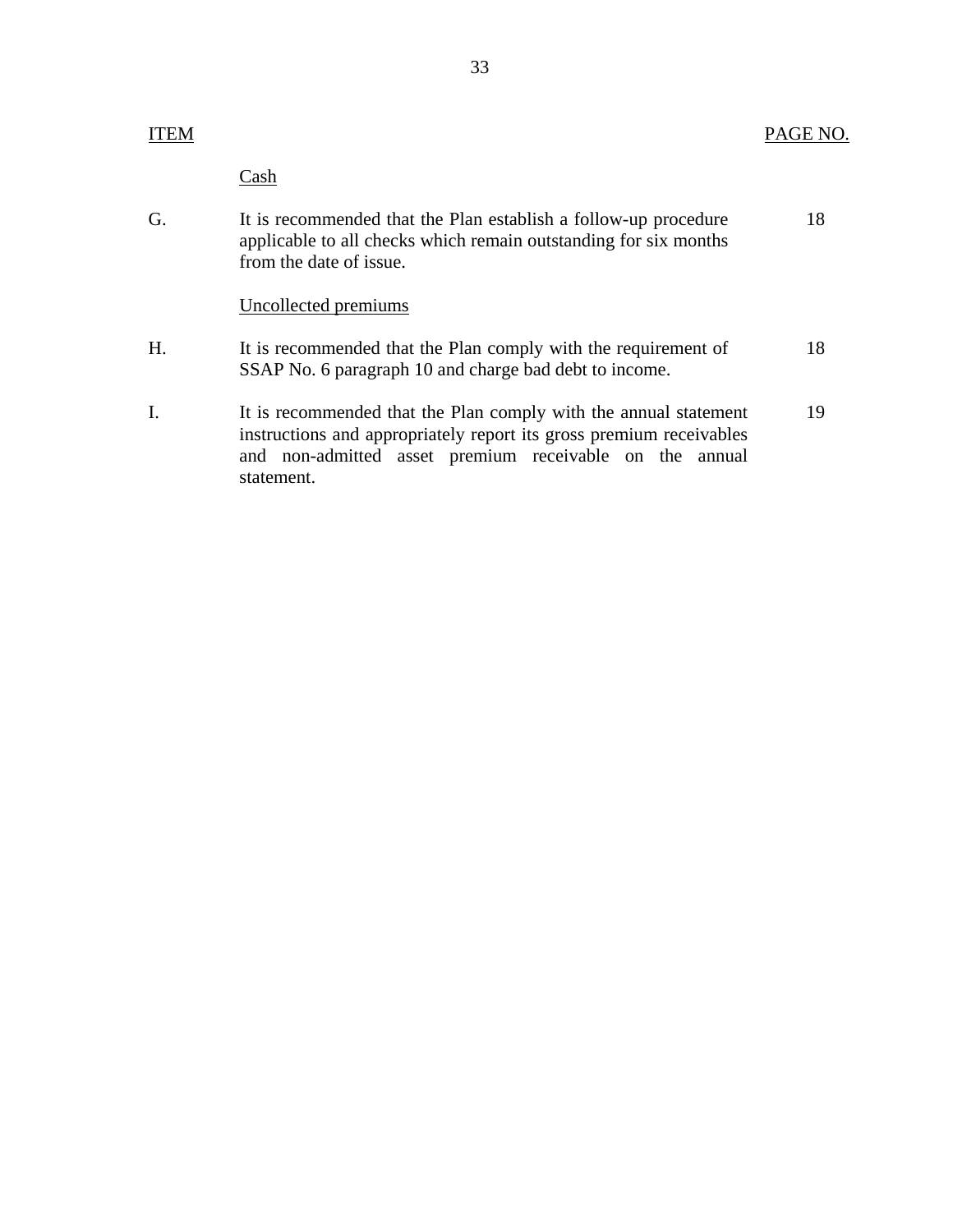Respectfully submitted,

Elsaid E. Elbially Principal Insurance Examiner, CFE

STATE OF NEW YORK SS. **COUNTY OF NEW YORK )** 

Elsaid E. Elbially being duly sworn, deposes and says that the foregoing report submitted

By him is true to the best of his knowledge and belief.

Bially

Elsaid E Elbially

Subscribed and sworn to before me

this  $23<sup>20</sup>$  day of merch, 2006.

Charles J. Loweyay

Charles T. Lovejoy<br>Notary Public, State of New York No. 31-4798952 Qualified in New York County Commission Expires 1-26-10